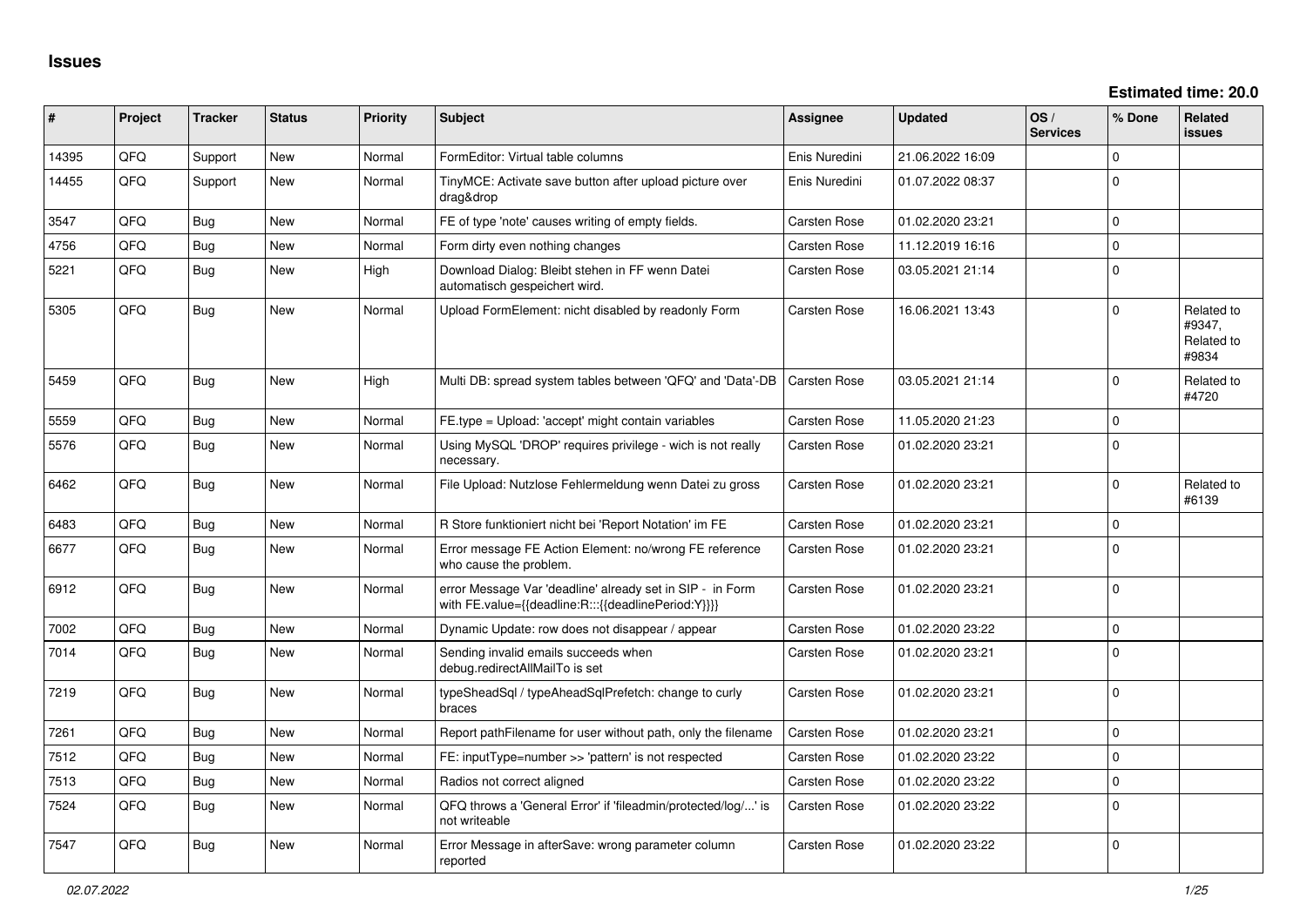| #    | Project | <b>Tracker</b> | <b>Status</b> | <b>Priority</b> | Subject                                                                                               | <b>Assignee</b>     | <b>Updated</b>   | OS/<br><b>Services</b> | % Done      | <b>Related</b><br>issues                     |
|------|---------|----------------|---------------|-----------------|-------------------------------------------------------------------------------------------------------|---------------------|------------------|------------------------|-------------|----------------------------------------------|
| 7574 | QFQ     | <b>Bug</b>     | New           | Normal          | Substitute error: form element not reported / dont parse<br>Form.note                                 | Carsten Rose        | 01.02.2020 23:21 |                        | $\Omega$    |                                              |
| 7650 | QFQ     | <b>Bug</b>     | New           | High            | Optional do not show 'required' sign on FormElement                                                   | Carsten Rose        | 03.05.2021 21:14 |                        | $\mathbf 0$ |                                              |
| 7685 | QFQ     | <b>Bug</b>     | New           | Normal          | Open FormElement from QFQ error message and save<br>modified record: error about missing {{formId:F}} | Carsten Rose        | 01.02.2020 23:22 |                        | $\mathbf 0$ |                                              |
| 7795 | QFQ     | <b>Bug</b>     | New           | Normal          | Readonly Form: Typeahead-Felder                                                                       | Carsten Rose        | 01.02.2020 23:22 |                        | $\mathbf 0$ | Related to<br>#10640                         |
| 7890 | QFQ     | <b>Bug</b>     | New           | Normal          | FormElement 'required': extraButtonInfo not aligned                                                   | Carsten Rose        | 11.06.2021 21:17 |                        | $\Omega$    | Related to<br>#11517                         |
| 7899 | QFQ     | Bug            | New           | High            | Fe.type=password / retype / required: always complain about<br>missing value                          | Carsten Rose        | 03.05.2021 21:14 |                        | $\mathbf 0$ |                                              |
| 8049 | QFQ     | <b>Bug</b>     | New           | Normal          | FE.type=note, column 'value': text moves some pixel to top<br>after save                              | <b>Carsten Rose</b> | 01.02.2020 23:22 |                        | $\mathbf 0$ |                                              |
| 8083 | QFQ     | Bug            | New           | High            | FormEditor: primary table list does not respect<br>'indexDb={{indexData:Y}}'                          | Carsten Rose        | 03.05.2021 21:14 |                        | $\mathbf 0$ | Has<br>duplicate<br>#6678                    |
| 8431 | QFQ     | <b>Bug</b>     | New           | High            | autocron.php with wrong path                                                                          | Carsten Rose        | 03.05.2021 21:14 |                        | $\mathbf 0$ |                                              |
| 8668 | QFQ     | <b>Bug</b>     | New           | High            | Pill disabled: dyamic mode 'hidden' not respected - FE is still<br>required                           | Carsten Rose        | 03.05.2021 21:14 |                        | $\Omega$    |                                              |
| 8891 | QFQ     | <b>Bug</b>     | New           | High            | formSubmitLog: do not log passwords                                                                   | Enis Nuredini       | 25.03.2022 09:06 |                        | $\mathbf 0$ |                                              |
| 9013 | QFQ     | <b>Bug</b>     | New           | Normal          | Error in Twig template not handled                                                                    | <b>Carsten Rose</b> | 20.10.2021 13:43 |                        | $\mathbf 0$ |                                              |
| 9077 | QFQ     | <b>Bug</b>     | New           | Normal          | typeAheadSql: report broken SQL                                                                       | <b>Carsten Rose</b> | 29.06.2022 22:35 |                        | $\mathbf 0$ | Related to<br>#4018                          |
| 9127 | QFQ     | <b>Bug</b>     | New           | Normal          | Error Message: change 'roll over' color - text not readable                                           | Carsten Rose        | 01.02.2020 23:22 |                        | $\mathbf 0$ |                                              |
| 9177 | QFQ     | <b>Bug</b>     | New           | Normal          | Bug? QFQ tries to save an action FE, which has real existing<br>column name                           | <b>Carsten Rose</b> | 01.02.2020 23:22 |                        | $\mathbf 0$ |                                              |
| 9275 | QFQ     | <b>Bug</b>     | New           | Normal          | autcron: t3 page, which takes to long to respond, is not<br>reported properly                         | Carsten Rose        | 01.02.2020 23:22 |                        | 100         |                                              |
| 9317 | QFQ     | Bug            | New           | Normal          | FE.type=note: with dynamic show/hidden an empty label<br>causes trouble                               | Carsten Rose        | 01.02.2020 23:22 |                        | $\mathbf 0$ |                                              |
| 9347 | QFQ     | <b>Bug</b>     | New           | High            | FE.type=upload with dynamic show/hidden: required not<br>detected                                     | <b>Carsten Rose</b> | 12.06.2021 10:40 |                        | $\mathbf 0$ | Related to<br>#5305,<br>Related to<br>#12398 |
| 9531 | QFQ     | <b>Bug</b>     | New           | High            | FE File: Dynamic Update / modeSql / required detected even<br>it not set                              | Carsten Rose        | 11.06.2021 20:32 |                        | $\mathbf 0$ | Related to<br>#12398                         |
| 9533 | QFQ     | Bug            | New           | Normal          | FE.type=upload: Check in 'beforeSave' if upload is given                                              | Carsten Rose        | 01.02.2020 23:22 |                        | $\mathbf 0$ | Related to<br>#11523                         |
| 9773 | QFQ     | Bug            | New           | Normal          | form.parameter.formModeGlobal=requiredOff                                                             | Carsten Rose        | 01.02.2020 15:56 |                        | $\mathbf 0$ |                                              |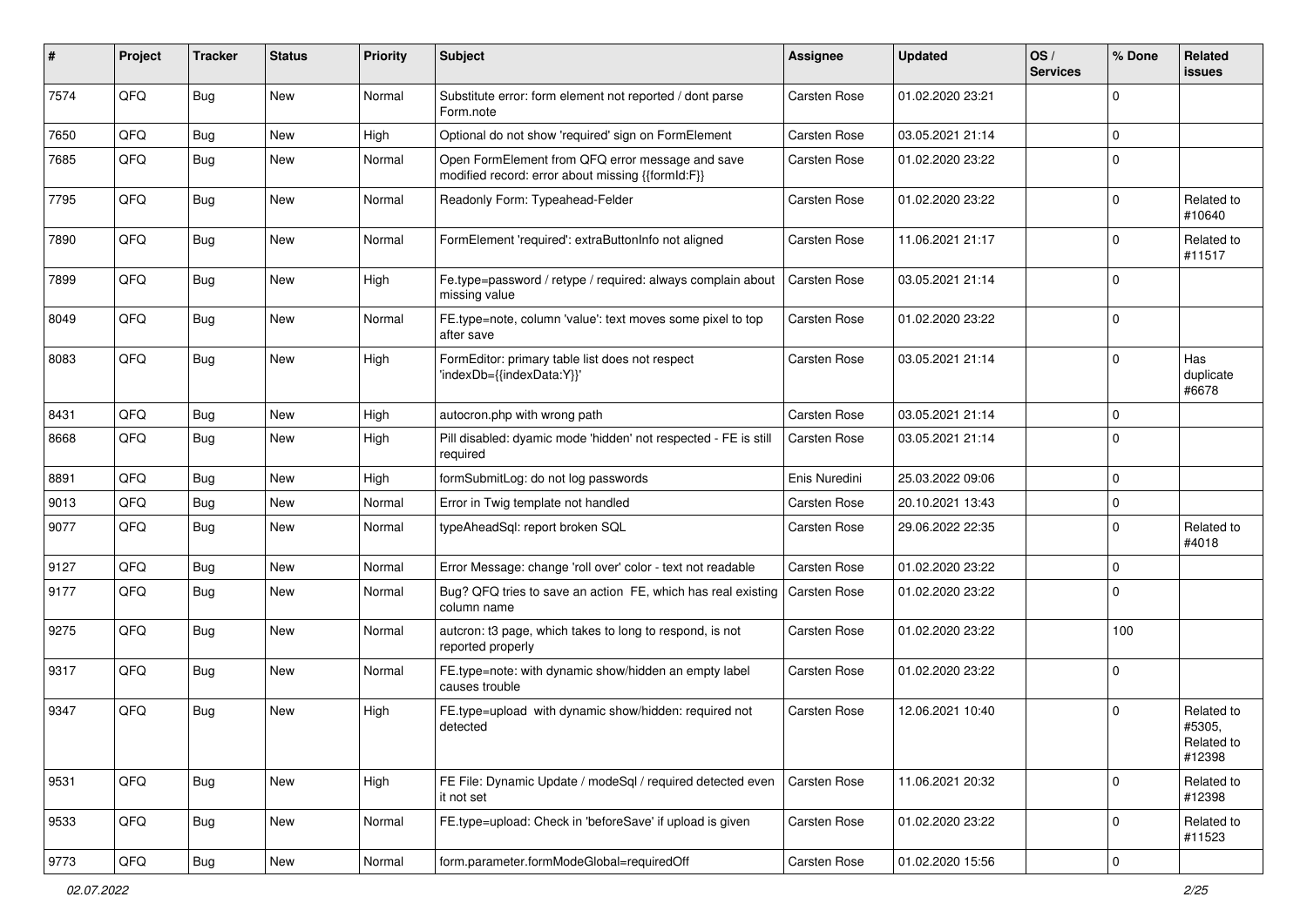| #     | Project | <b>Tracker</b> | <b>Status</b> | <b>Priority</b> | <b>Subject</b>                                                                      | Assignee      | <b>Updated</b>   | OS/<br><b>Services</b> | % Done              | Related<br>issues                                                    |
|-------|---------|----------------|---------------|-----------------|-------------------------------------------------------------------------------------|---------------|------------------|------------------------|---------------------|----------------------------------------------------------------------|
| 9783  | QFQ     | <b>Bug</b>     | New           | Normal          | Email with special characters                                                       | Carsten Rose  | 01.02.2020 23:22 |                        | $\mathbf 0$         |                                                                      |
| 9855  | QFQ     | <b>Bug</b>     | New           | Normal          | <b>Required Check</b>                                                               |               | 01.02.2020 15:56 |                        | $\mathbf 0$         |                                                                      |
| 10081 | QFQ     | <b>Bug</b>     | New           | High            | Stale record lock after 'forbidden' character                                       | Carsten Rose  | 03.05.2021 21:12 |                        | $\mathbf 0$         | Related to<br>#10082,<br>Related to<br>#9789                         |
| 10082 | QFQ     | <b>Bug</b>     | <b>New</b>    | Normal          | FE.type=SELECT - 'sanatize' Class                                                   | Carsten Rose  | 07.05.2020 09:36 |                        | $\mathbf 0$         | Related to<br>#10081                                                 |
| 10322 | QFQ     | <b>Bug</b>     | New           | Normal          | FormElement / Radio: missing column 'enum' >> FE not<br>reported                    | Carsten Rose  | 07.05.2020 09:37 |                        | $\mathbf 0$         |                                                                      |
| 10324 | QFQ     | <b>Bug</b>     | New           | Normal          | Excel Export mit Template funktioniert nur, wenn Template<br>vor uid kommt          |               | 30.03.2020 11:20 |                        | $\mathbf 0$         | Related to<br>#10257                                                 |
| 10506 | QFQ     | <b>Bug</b>     | New           | High            | Template Group broken on MultiDB instance                                           | Carsten Rose  | 03.05.2021 21:12 |                        | $\mathbf 0$         | Related to<br>#10505                                                 |
| 10508 | QFQ     | <b>Bug</b>     | New           | High            | Multi Form broken on Multi DB Instance                                              | Carsten Rose  | 03.05.2021 21:12 |                        | $\mathbf 0$         |                                                                      |
| 10588 | QFQ     | <b>Bug</b>     | New           | Normal          | typeahed Tag: Doku anpassen                                                         | Carsten Rose  | 12.11.2020 23:45 |                        | $\mathbf 0$         |                                                                      |
| 10640 | QFQ     | <b>Bug</b>     | New           | High            | TypeAhead Tag: FE editierbar trotz readOnly                                         | Carsten Rose  | 03.05.2021 21:12 |                        | $\Omega$            | Related to<br>#7795                                                  |
| 10658 | QFQ     | <b>Bug</b>     | New           | Normal          | processReadOnly broken                                                              | Carsten Rose  | 27.05.2020 17:55 |                        | $\mathbf 0$         |                                                                      |
| 10704 | QFQ     | <b>Bug</b>     | New           | Normal          | wkhtml problem rendering fullCalendar.js / fabric.js >><br>successor: puppeteer     | Carsten Rose  | 12.11.2020 23:45 |                        | $\Omega$            | Related to<br>#5024,<br>Related to<br>#4650,<br>Related to<br>#10715 |
| 10759 | QFQ     | <b>Bug</b>     | New           | Normal          | emptyMeansNull - Feld falsch aktualisiert                                           |               | 12.11.2020 23:45 |                        | $\mathbf 0$         |                                                                      |
| 10766 | QFQ     | <b>Bug</b>     | New           | High            | Radiobutton / parameter.buttonClass=btn-default: dynamic<br>update                  |               | 03.05.2021 21:12 |                        | $\mathbf 0$         | Related to<br>#11237                                                 |
| 10890 | QFQ     | <b>Bug</b>     | New           | Normal          | AutoCron hangs                                                                      |               | 20.07.2020 13:56 |                        | $\mathbf 0$         |                                                                      |
| 10937 | QFQ     | <b>Bug</b>     | New           | Normal          | Fehler mit abhängigen Select- Feldern beim Positionieren                            | Carsten Rose  | 12.11.2020 23:45 |                        | 0                   |                                                                      |
| 11057 | QFQ     | <b>Bug</b>     | New           | High            | Checkboxes ohne span.checkmark im Report werden<br>ausgeblendet                     | Benjamin Baer | 03.05.2021 21:12 |                        | $\Omega$            | Related to<br>#11039                                                 |
| 11195 | QFQ     | <b>Bug</b>     | New           | Low             | Dynamic Update: Note not updated if new text is empty<br>(v20.4)                    |               | 25.09.2020 11:14 |                        | O                   |                                                                      |
| 11237 | QFQ     | <b>Bug</b>     | New           | High            | Radiobutton / parameter.buttonClass= btn-default - kein dirty<br>Trigger            | Benjamin Baer | 03.05.2021 21:12 |                        | $\mathbf 0$         | Related to<br>#10766                                                 |
| 11239 | QFQ     | Bug            | New           | Normal          | Radiobutton (plain): horizontales Rendern abhängig vom<br>Datentyp in der Datenbank | Carsten Rose  | 30.09.2020 18:37 |                        | 0                   |                                                                      |
| 11522 | QFQ     | <b>Bug</b>     | New           | Normal          | Aus/Einblenden von Reitern                                                          |               | 13.11.2020 14:58 |                        | $\mathsf{O}\xspace$ |                                                                      |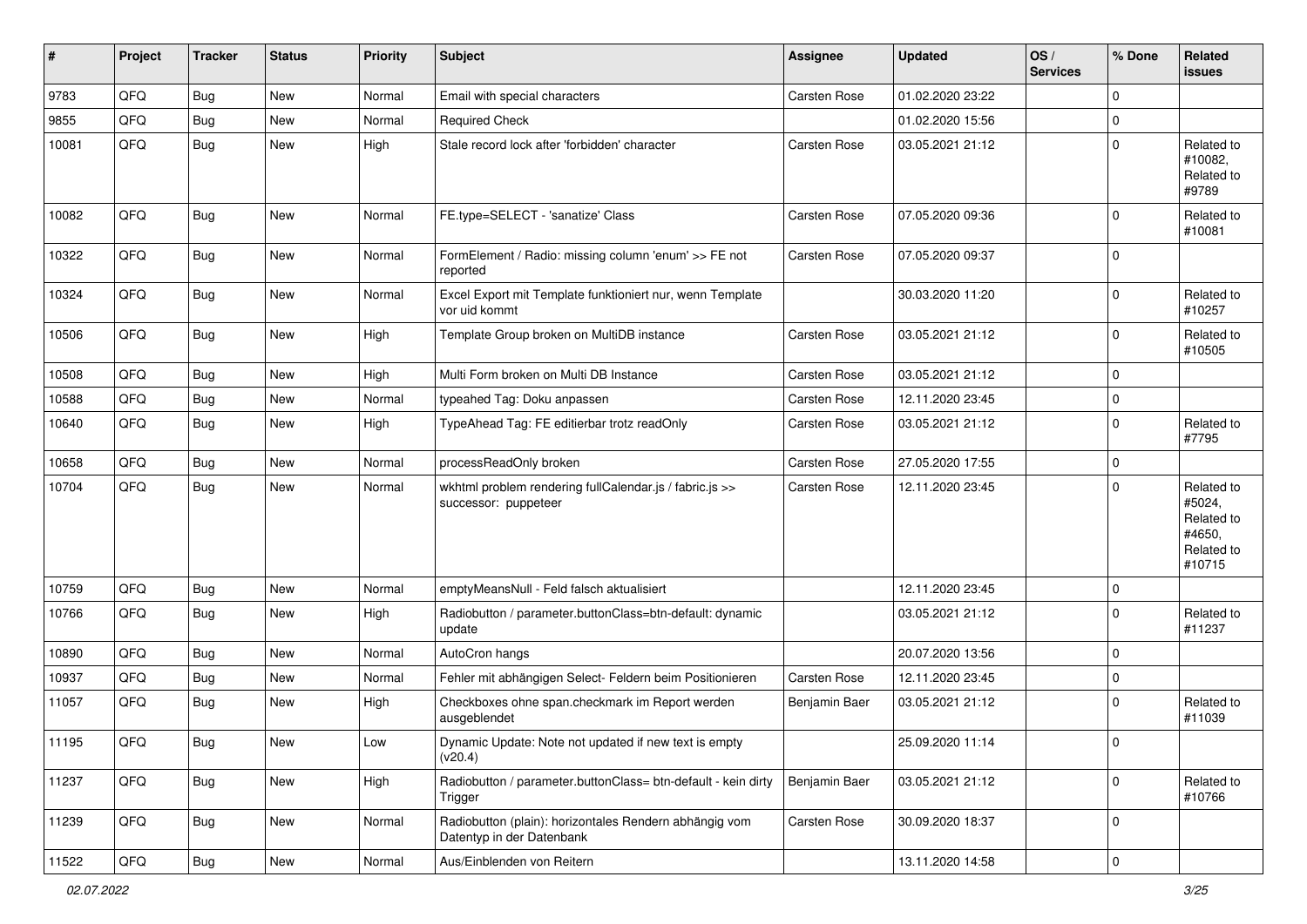| #     | Project | Tracker    | <b>Status</b> | <b>Priority</b> | Subject                                                                                                                                             | <b>Assignee</b>     | <b>Updated</b>   | OS/<br><b>Services</b> | % Done      | Related<br><b>issues</b> |
|-------|---------|------------|---------------|-----------------|-----------------------------------------------------------------------------------------------------------------------------------------------------|---------------------|------------------|------------------------|-------------|--------------------------|
| 11667 | QFQ     | Bug        | New           | Normal          | MySQL mariadb-server-10.3: Incorrect datetime value                                                                                                 | <b>Carsten Rose</b> | 03.05.2021 20:48 |                        | $\Omega$    |                          |
| 11668 | QFQ     | Bug        | New           | Normal          | Play function.sql - problem with mysql                                                                                                              | <b>Carsten Rose</b> | 03.05.2021 20:48 |                        | $\Omega$    |                          |
| 11695 | QFQ     | <b>Bug</b> | New           | Normal          | MultiForm required FE Error                                                                                                                         | Carsten Rose        | 04.12.2020 13:34 |                        | $\mathbf 0$ |                          |
| 11715 | QFQ     | <b>Bug</b> | New           | Normal          | acceptZeroAsRequired and requiredOffButMark do not<br>coincide                                                                                      |                     | 08.12.2020 12:13 |                        | $\Omega$    |                          |
| 11752 | QFQ     | Bug        | New           | Normal          | checkbox renders multiple input elements with same name                                                                                             | <b>Carsten Rose</b> | 17.12.2020 14:58 |                        | $\Omega$    | Related to<br>#11750     |
| 12040 | QFQ     | Bug        | New           | Normal          | FE Mode 'hidden' für zwei FEs auf einer Zeile                                                                                                       | Carsten Rose        | 18.02.2021 10:13 |                        | $\Omega$    |                          |
| 12045 | QFQ     | <b>Bug</b> | New           | Normal          | templateGroup afterSave FE: Aufruf ohne<br>sqlHonorFormElements funktioniert nicht                                                                  | Carsten Rose        | 18.02.2021 16:33 |                        | $\Omega$    |                          |
| 12066 | QFQ     | Bug        | New           | High            | enterAsSubmit: Forward wird nicht ausgeführt                                                                                                        | Enis Nuredini       | 29.05.2022 09:23 |                        | $\Omega$    |                          |
| 12133 | QFQ     | <b>Bug</b> | New           | Normal          | NPM, phpSpreadSheet aktualisieren                                                                                                                   | <b>Carsten Rose</b> | 15.03.2021 09:04 |                        | $\Omega$    |                          |
| 12187 | QFQ     | <b>Bug</b> | New           | Normal          | Trigger FormAsFile() via Report: probably problem with multi<br>DB setup                                                                            | <b>Carsten Rose</b> | 20.03.2021 21:20 |                        | $\Omega$    |                          |
| 12327 | QFQ     | <b>Bug</b> | New           | Normal          | Copy to clipboard: Glyphicon can not be changed                                                                                                     | Carsten Rose        | 27.12.2021 17:59 |                        | $\mathbf 0$ |                          |
| 12468 | QFQ     | <b>Bug</b> | New           | Urgent          | Form: update Form.title after save                                                                                                                  | Carsten Rose        | 03.05.2021 21:12 |                        | $\Omega$    |                          |
| 12512 | QFQ     | <b>Bug</b> | New           | Normal          | Some MySQL Installation can't use 'stored procedures'                                                                                               | <b>Carsten Rose</b> | 19.03.2022 17:48 |                        | $\Omega$    |                          |
| 12513 | QFQ     | Bug        | New           | High            | Implement server side check of maxlength                                                                                                            | <b>Carsten Rose</b> | 07.12.2021 17:19 |                        | $\Omega$    |                          |
| 12520 | QFQ     | <b>Bug</b> | New           | Normal          | Switch FE User: still active even FE User session expired                                                                                           | Carsten Rose        | 19.03.2022 17:48 |                        | $\mathbf 0$ |                          |
| 12545 | QFQ     | <b>Bug</b> | New           | Urgent          | sql.log not created / updated                                                                                                                       | <b>Carsten Rose</b> | 14.12.2021 16:02 |                        | $\mathbf 0$ |                          |
| 12581 | QFQ     | Bug        | New           | Normal          | Form.forward=close: Record 'new' in new browser tab > save<br>(& close) >> Form is not reloaded with new created record id<br>and stays in mode=new | Carsten Rose        | 19.03.2022 17:48 |                        | $\Omega$    |                          |
| 12670 | QFQ     | Bug        | New           | High            | Dropdown-Menu classes können nicht mehr angegeben<br>werden                                                                                         | <b>Carsten Rose</b> | 07.12.2021 17:19 |                        | $\Omega$    |                          |
| 12702 | QFQ     | <b>Bug</b> | New           | High            | templateGroup: broken in multiDb Setup                                                                                                              | <b>Carsten Rose</b> | 14.12.2021 16:02 |                        | $\mathbf 0$ |                          |
| 12714 | QFQ     | <b>Bug</b> | New           | Normal          | Conversion of GIF to PDF broken when GIF contains Alpha.                                                                                            | Carsten Rose        | 19.03.2022 17:49 |                        | $\Omega$    |                          |
| 12716 | QFQ     | Bug        | New           | Normal          | template group: Pattern only applied to first instance                                                                                              | <b>Carsten Rose</b> | 19.03.2022 17:47 |                        | $\Omega$    |                          |
| 12974 | QFQ     | Bug        | New           | High            | Sanitize Queries in Action-Elements                                                                                                                 | <b>Carsten Rose</b> | 07.12.2021 17:19 |                        | $\Omega$    |                          |
| 12989 | QFG     | <b>Bug</b> | New           | Normal          | empty string does not trigger dynamic update                                                                                                        | Enis Nuredini       | 28.05.2022 11:09 |                        | U           |                          |
| 13331 | QFQ     | <b>Bug</b> | New           | Normal          | Multi Form: Clear Icon misplaced                                                                                                                    | Carsten Rose        | 19.03.2022 17:47 |                        | $\mathbf 0$ |                          |
| 13332 | QFQ     | <b>Bug</b> | New           | Normal          | Multi Form: Required Felder werden visuell nicht markiert.                                                                                          | Carsten Rose        | 19.03.2022 17:47 |                        | $\mathbf 0$ |                          |
| 13451 | QFQ     | <b>Bug</b> | New           | Normal          | Character Counter / Max Character: Problem in Safari                                                                                                | Carsten Rose        | 15.04.2022 17:18 |                        | $\mathbf 0$ |                          |
| 13460 | QFQ     | <b>Bug</b> | New           | Normal          | Doc: Password set/reset  password should not processed<br>with 'html encode'                                                                        | Carsten Rose        | 19.03.2022 17:46 |                        | 0           |                          |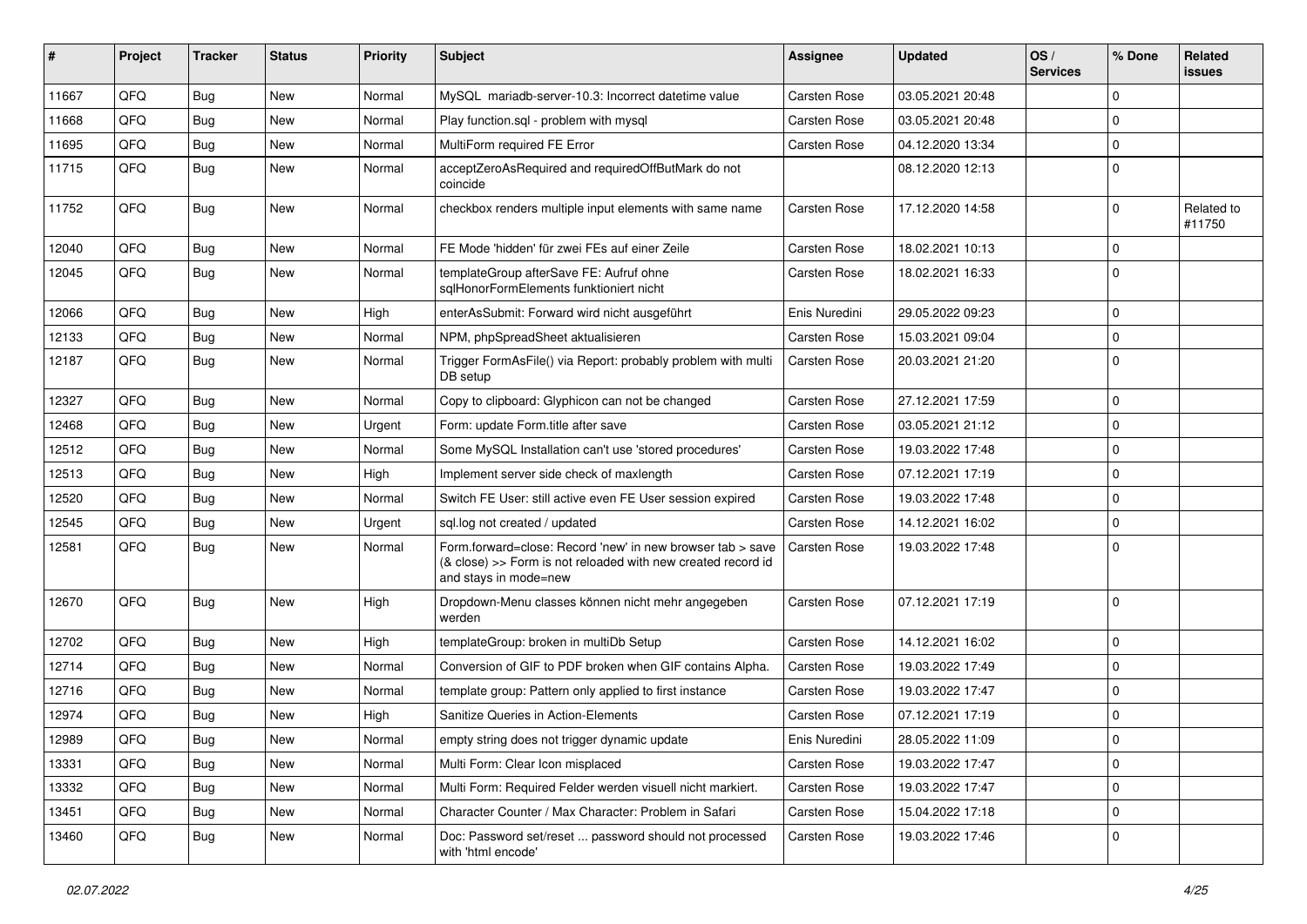| #     | Project | <b>Tracker</b> | <b>Status</b> | <b>Priority</b> | <b>Subject</b>                                                                           | Assignee      | <b>Updated</b>   | $\log$<br><b>Services</b> | % Done      | Related<br>issues                                |
|-------|---------|----------------|---------------|-----------------|------------------------------------------------------------------------------------------|---------------|------------------|---------------------------|-------------|--------------------------------------------------|
| 13528 | QFQ     | Bug            | <b>New</b>    | Normal          | qfq.io > releases: es wird kein neues Release angelegt                                   | Benjamin Baer | 19.03.2022 17:46 |                           | $\Omega$    |                                                  |
| 13592 | QFQ     | Bug            | New           | Normal          | QFQ Build Queue: das vergeben von Tags klappt nicht. Es<br>werden keine Releases gebaut. | Carsten Rose  | 19.03.2022 17:45 |                           | $\Omega$    |                                                  |
| 13647 | QFQ     | <b>Bug</b>     | <b>New</b>    | Normal          | Autofocus funktioniert nicht auf Chrome                                                  | Benjamin Baer | 19.03.2022 17:44 |                           | $\Omega$    |                                                  |
| 13659 | QFQ     | <b>Bug</b>     | New           | Normal          | wrong sanitize class applied to R-store                                                  | Carsten Rose  | 15.01.2022 14:23 |                           | $\mathbf 0$ |                                                  |
| 13689 | QFQ     | <b>Bug</b>     | New           | Normal          | Enter auf Eingabefeld mit ungültigem Wert führt zu blurry<br>Seite                       | Enis Nuredini | 28.05.2022 10:53 |                           | $\Omega$    | Related to<br>#14245, Has<br>duplicate<br>#11891 |
| 13706 | QFQ     | Bug            | New           | Normal          | Wrong CheckType in FieldElement LastStatus of Form Cron                                  | Carsten Rose  | 21.01.2022 18:20 |                           | $\Omega$    |                                                  |
| 13716 | QFQ     | Bug            | New           | High            | Firefox ask to store username/password                                                   | Enis Nuredini | 30.05.2022 09:31 |                           | $\Omega$    | Related to<br>#13827                             |
| 14077 | QFQ     | <b>Bug</b>     | New           | Normal          | As _link: Attribute 'class' missing by r:1 and r:3 - but should<br>set                   | Carsten Rose  | 28.05.2022 11:02 |                           | $\Omega$    | Related to<br>#5342,<br>Related to<br>#4343      |
| 14091 | QFQ     | <b>Bug</b>     | New           | Normal          | inconsistent template path for twig                                                      | Carsten Rose  | 19.04.2022 18:36 |                           | $\Omega$    |                                                  |
| 14233 | QFQ     | <b>Bug</b>     | New           | Normal          | AS _link: question - HTML is not rendered                                                | Carsten Rose  | 28.05.2022 11:02 |                           | $\Omega$    |                                                  |
| 14245 | QFQ     | <b>Bug</b>     | New           | Normal          | Form Save Btn bleibt disabled wenn Datumsfeld über<br>Datepicker geändert                | Enis Nuredini | 27.05.2022 13:45 |                           | $\Omega$    | Related to<br>#13689                             |
| 14304 | QFQ     | <b>Bug</b>     | New           | Normal          | table sorter view safer does not work                                                    | Carsten Rose  | 10.06.2022 11:49 |                           | $\Omega$    |                                                  |
| 14305 | QFQ     | <b>Bug</b>     | New           | Normal          | Inline Report editing does not create history entries                                    | Carsten Rose  | 10.06.2022 11:55 |                           | $\Omega$    |                                                  |
| 14322 | QFQ     | Bug            | New           | Normal          | Form Load: by default no scroll (save & close should be<br>visible)                      | Enis Nuredini | 15.06.2022 14:12 |                           | $\Omega$    | Related to<br>#14321,<br>Related to<br>#6232     |
| 14377 | QFQ     | <b>Bug</b>     | New           | Normal          | Documentation > General Tips: white page after migration                                 | Enis Nuredini | 19.06.2022 16:37 |                           | $\mathbf 0$ |                                                  |
| 2361  | QFQ     | Feature        | New           | Normal          | Logging wer/wann/wo welches Formular aufgerufen hat                                      | Carsten Rose  | 11.12.2019 16:15 |                           | $\Omega$    | Related to<br>#4432,<br>Related to<br>#7480      |
| 3432  | QFQ     | Feature        | <b>New</b>    | Normal          | subrecord: dynamicUpdate                                                                 | Carsten Rose  | 11.06.2020 21:10 |                           | $\Omega$    | Related to<br>#5691                              |
| 3504  | QFQ     | Feature        | New           | Normal          | Logging: welche Action FEs werden wann wie ausgefuehrt                                   | Carsten Rose  | 01.02.2020 23:21 |                           | $\Omega$    | Related to<br>#5458,<br>Related to<br>#4092      |
| 3727  | QFQ     | Feature        | New           | High            | Security: Session Hijacking erschweren                                                   | Carsten Rose  | 03.05.2021 21:14 |                           | 0           |                                                  |
| 3864  | QFQ     | Feature        | New           | Normal          | Encrypt / decrypt field                                                                  | Enis Nuredini | 30.06.2022 16:29 |                           | $\mathbf 0$ |                                                  |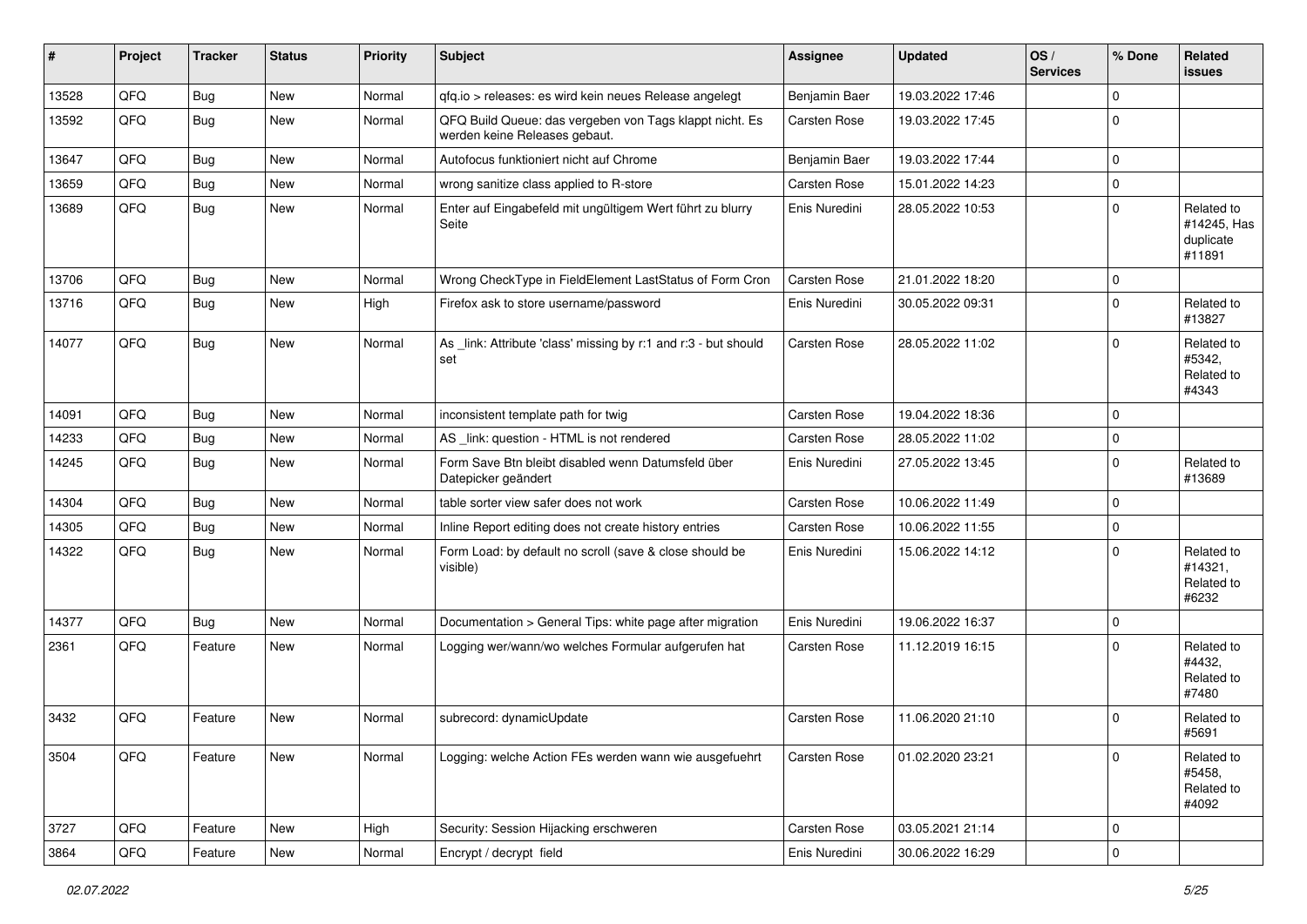| $\vert$ # | Project | <b>Tracker</b> | <b>Status</b> | <b>Priority</b> | <b>Subject</b>                                                                                                             | Assignee     | <b>Updated</b>   | OS/<br><b>Services</b> | % Done      | Related<br><b>issues</b>                    |
|-----------|---------|----------------|---------------|-----------------|----------------------------------------------------------------------------------------------------------------------------|--------------|------------------|------------------------|-------------|---------------------------------------------|
| 4018      | QFQ     | Feature        | <b>New</b>    | Normal          | typeahead: long query parameter / answer triggers 'Attack<br>detected' and purges current SIP storage.                     | Carsten Rose | 29.06.2022 22:46 |                        | $\Omega$    | Related to<br>#9077                         |
| 4023      | QFQ     | Feature        | New           | Normal          | prepared statements - FE action: salveld, sqllnsert,<br>sqlUpdate, sqlDelete, sqlBefore, sqlAfter                          | Carsten Rose | 11.12.2019 16:15 |                        | $\mathbf 0$ |                                             |
| 4050      | QFQ     | Feature        | New           | Normal          | sql.log: 1) FormElement ID which causes a specific action, 2)<br>Result in the same row.                                   | Carsten Rose | 15.04.2020 11:35 |                        | $\mathbf 0$ | Related to<br>#5458                         |
| 4082      | QFQ     | Feature        | New           | Normal          | Dynamic Update: modeSql - useful default                                                                                   | Carsten Rose | 01.02.2020 23:22 |                        | $\mathbf 0$ |                                             |
| 4250      | QFQ     | Feature        | New           | Normal          | AutoCron in QFQ via PHP                                                                                                    | Carsten Rose | 01.02.2020 23:21 |                        | $\mathbf 0$ | Related to<br>#3292.<br>Related to<br>#3291 |
| 4413      | QFQ     | Feature        | <b>New</b>    | Normal          | fieldset: show/hidden, modeSql, dynamicUpdate                                                                              | Carsten Rose | 09.02.2022 15:19 |                        | $\mathbf 0$ |                                             |
| 5131      | QFQ     | Feature        | New           | Normal          | Activate Spin Gear ('wait/busy' indicator) via LINK attribute                                                              | Carsten Rose | 01.02.2020 23:21 |                        | $\mathbf 0$ |                                             |
| 5345      | QFQ     | Feature        | New           | Normal          | Report: UPDATE / INSERT / DELETE statements should<br>trigger subqueries, depending on the result.                         | Carsten Rose | 27.05.2020 16:11 |                        | $\mathbf 0$ |                                             |
| 5715      | QFQ     | Feature        | New           | High            | PDF Caching                                                                                                                | Carsten Rose | 03.05.2021 21:14 |                        | $\mathbf 0$ | Related to<br>#5851,<br>Related to<br>#6357 |
| 5782      | QFQ     | Feature        | <b>New</b>    | Normal          | NextCloud API                                                                                                              | Carsten Rose | 01.02.2020 10:02 |                        | $\mathbf 0$ |                                             |
| 6261      | QFQ     | Feature        | New           | Normal          | Persistent SIP                                                                                                             | Carsten Rose | 12.06.2021 09:07 |                        | $\mathbf 0$ | Related to<br>#10819                        |
| 6289      | QFQ     | Feature        | <b>New</b>    | Normal          | Form: Log                                                                                                                  | Carsten Rose | 01.02.2020 23:21 |                        | $\mathbf 0$ |                                             |
| 6292      | QFQ     | Feature        | New           | Normal          | Download: File speichern mit Hash aber original Filename in<br>der Datenbank vermerken fuer Downloads                      | Carsten Rose | 01.02.2020 23:21 |                        | $\mathbf 0$ |                                             |
| 6437      | QFQ     | Feature        | <b>New</b>    | Normal          | Neuer Mode Button bei FormElementen                                                                                        | Carsten Rose | 01.02.2020 23:21 |                        | $\Omega$    | Related to<br>#9668.<br>Blocked by<br>#9678 |
| 6594      | QFQ     | Feature        | New           | Normal          | Excel: on download, check if there is a valid sip                                                                          | Carsten Rose | 01.02.2020 23:21 |                        | $\mathbf 0$ |                                             |
| 6602      | QFQ     | Feature        | New           | Normal          | Formlet: in Report auf Mausklick ein mini-form oeffnen                                                                     | Carsten Rose | 11.12.2019 16:16 |                        | $\mathbf 0$ |                                             |
| 6609      | QFQ     | Feature        | New           | Normal          | Formlet: JSON API erweitern                                                                                                | Carsten Rose | 01.02.2020 23:21 |                        | 50          |                                             |
| 6723      | QFG     | Feature        | New           | Normal          | Report QFQ Installation and Version                                                                                        | Carsten Rose | 12.06.2021 09:07 |                        | 0           |                                             |
| 6765      | QFQ     | Feature        | New           | Normal          | Moeglichkeit via QFQ eigene Logs zu schreiben                                                                              | Carsten Rose | 01.02.2020 23:21 |                        | $\mathbf 0$ |                                             |
| 6855      | QFQ     | Feature        | New           | Normal          | With {{feUser:U}}!={{feUser:T}}: Save / Delete: only possible<br>with {{feUserSave:U}}='yes' and '{{feUserDelete:U}}='yes' | Carsten Rose | 01.02.2020 23:21 |                        | $\mathbf 0$ |                                             |
| 7099      | QFQ     | Feature        | New           | Normal          | Redesign FormEditor                                                                                                        | Carsten Rose | 01.02.2020 23:21 |                        | $\mathbf 0$ |                                             |
| 7102      | QFQ     | Feature        | New           | Normal          | Comment sign in report: '#' and '--'                                                                                       | Carsten Rose | 01.02.2020 23:21 |                        | $\pmb{0}$   |                                             |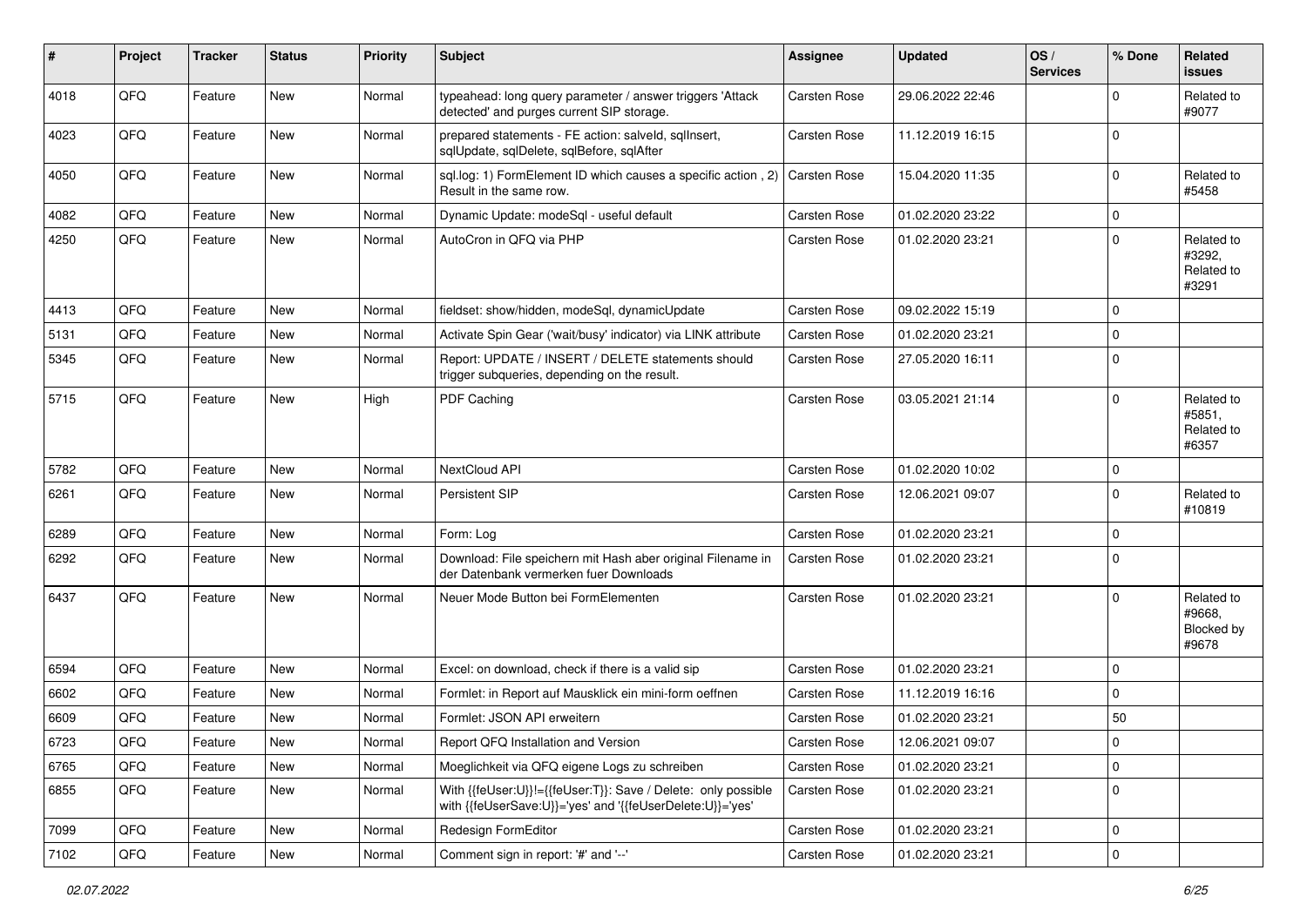| $\vert$ # | Project | <b>Tracker</b> | <b>Status</b> | <b>Priority</b> | <b>Subject</b>                                                                                         | Assignee            | <b>Updated</b>   | OS/<br><b>Services</b> | % Done      | <b>Related</b><br>issues  |
|-----------|---------|----------------|---------------|-----------------|--------------------------------------------------------------------------------------------------------|---------------------|------------------|------------------------|-------------|---------------------------|
| 7109      | QFQ     | Feature        | New           | Normal          | Dynamic Updates: row/element hide                                                                      | Carsten Rose        | 01.02.2020 23:22 |                        | $\Omega$    | Has<br>duplicate<br>#4081 |
| 7119      | QFQ     | Feature        | New           | Normal          | Upload: scaleDownWidth, scaleDownHeight                                                                | <b>Carsten Rose</b> | 01.02.2020 23:21 |                        | $\mathbf 0$ |                           |
| 7175      | QFQ     | Feature        | New           | Normal          | Upload: md5 hash as filename                                                                           | <b>Carsten Rose</b> | 01.02.2020 23:21 |                        | 0           |                           |
| 7239      | QFQ     | Feature        | New           | Normal          | TinyMCE: html tag whitelist                                                                            | <b>Carsten Rose</b> | 01.02.2020 23:21 |                        | $\mathbf 0$ | Related to<br>#14320      |
| 7280      | QFQ     | Feature        | New           | Normal          | recently used table                                                                                    | Carsten Rose        | 01.02.2020 23:21 |                        | $\mathbf 0$ |                           |
| 7342      | QFQ     | Feature        | New           | Normal          | add content = hide_this                                                                                | <b>Carsten Rose</b> | 01.02.2020 23:21 |                        | $\mathbf 0$ |                           |
| 7480      | QFQ     | Feature        | New           | Normal          | Record History (Undo / Redo)                                                                           | <b>Carsten Rose</b> | 11.12.2019 16:16 |                        | $\mathbf 0$ | Related to<br>#2361       |
| 7481      | QFQ     | Feature        | New           | Normal          | Detect 'BaseUrl' automatically                                                                         | <b>Carsten Rose</b> | 01.02.2020 23:21 |                        | $\mathbf 0$ |                           |
| 7519      | QFQ     | Feature        | New           | Normal          | Select: Multi                                                                                          | <b>Carsten Rose</b> | 01.02.2020 23:22 |                        | $\Omega$    |                           |
| 7520      | QFQ     | Feature        | New           | Normal          | QR Code:  AS _qr ( AS _link)                                                                           | Carsten Rose        | 01.02.2020 23:22 |                        | $\mathbf 0$ |                           |
| 7521      | QFQ     | Feature        | New           | Normal          | TemplateGroup: fe.type=upload                                                                          | <b>Carsten Rose</b> | 01.02.2020 23:21 |                        | 0           | Related to<br>#9706       |
| 7660      | QFQ     | Feature        | <b>New</b>    | Normal          | IMAP: import mails to DB, move / delete mails                                                          | <b>Carsten Rose</b> | 01.02.2020 09:52 |                        | $\mathbf 0$ |                           |
| 7681      | QFQ     | Feature        | New           | Normal          | Optional switch off 'check for modified record'                                                        | Carsten Rose        | 01.02.2020 23:21 |                        | $\mathbf 0$ |                           |
| 7683      | QFQ     | Feature        | New           | Normal          | Special column names in '{{ SELECT  AS _link }}' should be<br>detected                                 | Carsten Rose        | 01.02.2020 23:21 |                        | $\mathbf 0$ |                           |
| 7812      | QFQ     | Feature        | New           | Normal          | FE 'Subrecord' - new option 'subrecordShowFilter',<br>'subrecordPaging'                                | Carsten Rose        | 01.02.2020 23:22 |                        | $\mathbf 0$ |                           |
| 7850      | QFQ     | Feature        | <b>New</b>    | High            | Upload records: non 'pathFileName' column                                                              | <b>Carsten Rose</b> | 03.05.2021 21:14 |                        | $\mathbf 0$ |                           |
| 7920      | QFQ     | Feature        | New           | Normal          | FE: Syntax Highlight, Zeinlenumbruch                                                                   | Carsten Rose        | 01.02.2020 10:03 |                        | $\mathbf 0$ |                           |
| 7924      | QFQ     | Feature        | New           | Normal          | Radio/Checkbox with Tooltip                                                                            | <b>Carsten Rose</b> | 01.02.2020 23:22 |                        | $\mathbf 0$ |                           |
| 8089      | QFQ     | Feature        | New           | Normal          | Copy/Paste for FormElements                                                                            | Carsten Rose        | 01.02.2020 23:22 |                        | $\mathbf 0$ |                           |
| 8187      | QFQ     | Feature        | New           | Normal          | Subrecord: enable/hide new button - make new/edit/delete<br>customizeable.                             | Carsten Rose        | 06.03.2021 18:44 |                        | $\mathbf 0$ | Related to<br>#11326      |
| 8217      | QFQ     | Feature        | New           | Normal          | if-elseif-else construct                                                                               | <b>Carsten Rose</b> | 16.03.2021 18:41 |                        | 0           | Related to<br>#10716      |
| 8336      | QFQ     | Feature        | New           | Normal          | Form > modified > Close New: a) Optional disable popup, b)<br>custom text, c) mode on save: close stay | <b>Carsten Rose</b> | 01.02.2020 23:22 |                        | 0           | Related to<br>#8335       |
| 8702      | QFQ     | Feature        | New           | Normal          | Load Record which is locked: missing user info                                                         | Carsten Rose        | 11.12.2019 16:16 |                        | $\mathbf 0$ | Related to<br>#9789       |
| 8719      | QFQ     | Feature        | New           | Normal          | extraButtonLock: add support for 0/1                                                                   | Carsten Rose        | 01.02.2020 23:22 |                        | $\mathbf 0$ |                           |
| 8806      | QFQ     | Feature        | New           | Normal          | SQL Function nl2br                                                                                     | Carsten Rose        | 01.02.2020 23:22 |                        | $\mathbf 0$ |                           |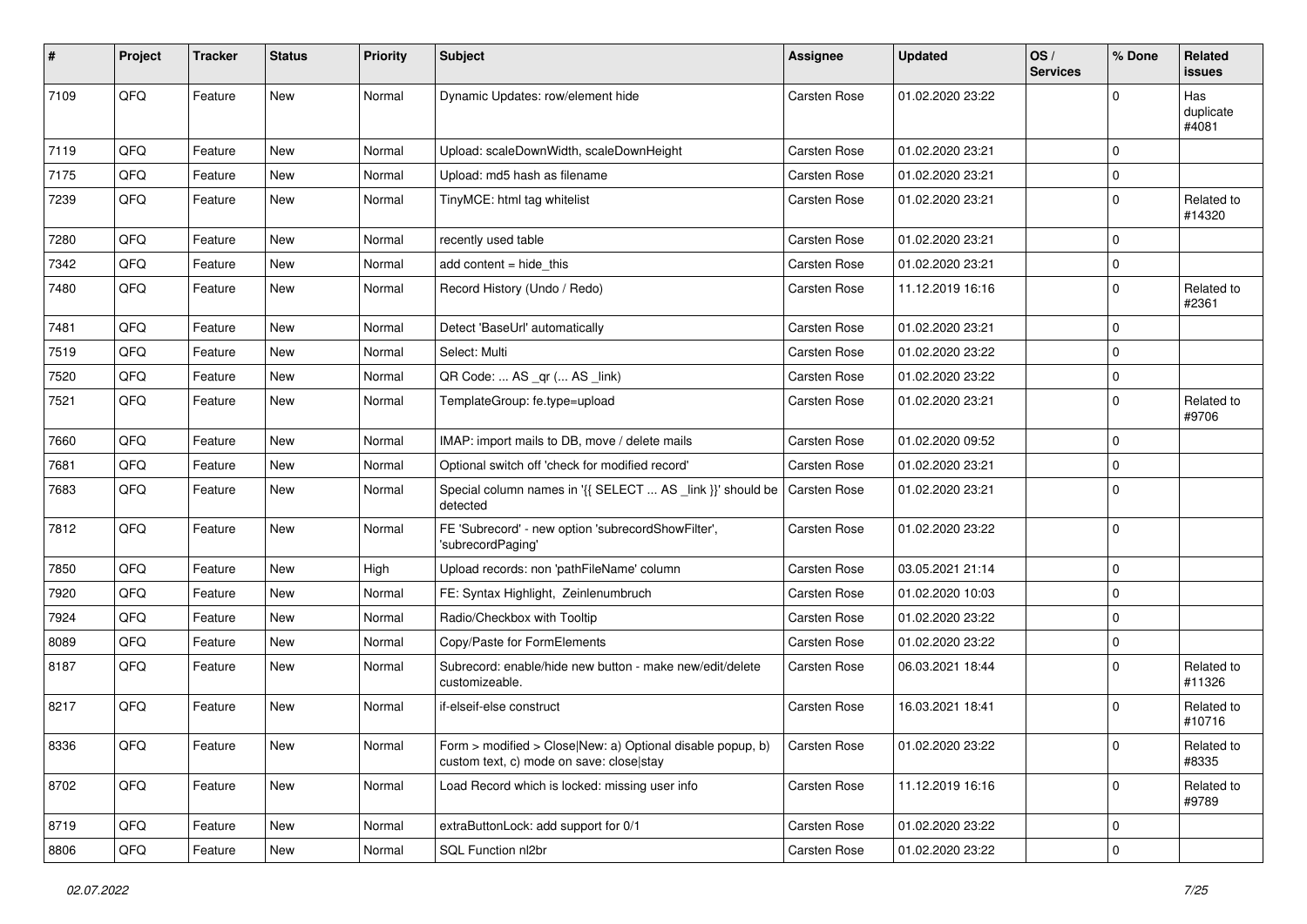| ∦     | Project | <b>Tracker</b> | <b>Status</b> | <b>Priority</b> | <b>Subject</b>                                                                                                                        | Assignee            | <b>Updated</b>   | OS/<br><b>Services</b> | % Done      | Related<br>issues                                                    |
|-------|---------|----------------|---------------|-----------------|---------------------------------------------------------------------------------------------------------------------------------------|---------------------|------------------|------------------------|-------------|----------------------------------------------------------------------|
| 8962  | QFQ     | Feature        | <b>New</b>    | High            | allow for form fields with identical names                                                                                            | <b>Carsten Rose</b> | 03.05.2021 21:14 |                        | $\mathbf 0$ |                                                                      |
| 8975  | QFQ     | Feature        | New           | Normal          | Report Notation: 2.0                                                                                                                  | Carsten Rose        | 01.02.2020 23:22 |                        | $\mathbf 0$ | Related to<br>#8963                                                  |
| 9128  | QFQ     | Feature        | New           | Normal          | Error Message: not replaced variables- a) replace back to '{',<br>b) underline                                                        | Carsten Rose        | 01.02.2020 23:22 |                        | 0           | Related to<br>#9129                                                  |
| 9129  | QFQ     | Feature        | <b>New</b>    | Normal          | sqlValidate: Message as notification, not as error                                                                                    | Carsten Rose        | 01.02.2020 23:22 |                        | $\mathbf 0$ | Related to<br>#9128                                                  |
| 9136  | QFQ     | Feature        | <b>New</b>    | Normal          | Create ZIP files with dynamic PDFs                                                                                                    | Carsten Rose        | 01.02.2020 23:22 |                        | $\mathbf 0$ |                                                                      |
| 9208  | QFQ     | Feature        | <b>New</b>    | Normal          | Manage 'recent' records                                                                                                               | Carsten Rose        | 01.02.2020 23:22 |                        | $\mathbf 0$ |                                                                      |
| 9221  | QFQ     | Feature        | New           | Normal          | typeAhead: Zeichenlimite ausschalten                                                                                                  | Carsten Rose        | 29.06.2022 22:36 |                        | $\mathbf 0$ |                                                                      |
| 9348  | QFQ     | Feature        | <b>New</b>    | Normal          | defaultThumbnailSize: pre render thumbnails                                                                                           | Carsten Rose        | 12.06.2021 09:05 |                        | $\mathbf 0$ |                                                                      |
| 9352  | QFQ     | Feature        | New           | Normal          | FE 'Native' fire slaveld, sqlAfter, sqlIns                                                                                            | Carsten Rose        | 01.02.2020 23:22 |                        | $\mathbf 0$ |                                                                      |
| 9537  | QFQ     | Feature        | New           | Normal          | FormEditor: Edit fieldset in FrontEnd                                                                                                 | Carsten Rose        | 01.02.2020 23:22 |                        | $\mathbf 0$ |                                                                      |
| 9602  | QFQ     | Feature        | <b>New</b>    | Normal          | Form definition as JSON                                                                                                               | Carsten Rose        | 01.02.2020 23:21 |                        | 0           | Related to<br>#9600                                                  |
| 9706  | QFQ     | Feature        | <b>New</b>    | Normal          | Multi File Upload (hidden template group)                                                                                             | Carsten Rose        | 01.02.2020 23:22 |                        | $\mathbf 0$ | Related to<br>#7521,<br>Related to<br>#5562,<br>Related to<br>#13330 |
| 9707  | QFQ     | Feature        | <b>New</b>    | Normal          | SIP security: encode pageld and check pageld on decode                                                                                | Carsten Rose        | 01.02.2020 23:22 |                        | $\mathbf 0$ |                                                                      |
| 9777  | QFQ     | Feature        | New           | Normal          | Logging QFQ Variables                                                                                                                 | Carsten Rose        | 16.12.2019 17:17 |                        | $\mathbf 0$ |                                                                      |
| 9781  | QFQ     | Feature        | New           | Normal          | Button: CSS class to make buttons smaller                                                                                             | Carsten Rose        | 01.02.2020 23:22 |                        | $\mathbf 0$ |                                                                      |
| 9811  | QFQ     | Feature        | <b>New</b>    | Normal          | Report: tag every n'th row                                                                                                            | Carsten Rose        | 01.02.2020 23:22 |                        | $\mathbf 0$ |                                                                      |
| 9853  | QFQ     | Feature        | New           | Normal          | Check das SQL / QFQ / Mail Logfile geschrieben wird                                                                                   |                     | 09.01.2020 11:15 |                        | 0           |                                                                      |
| 9927  | QFQ     | Feature        | <b>New</b>    | Normal          | QFQ Update: a) Update nur machen wenn BE User<br>eingeloggt ist., b) Bei Fehler genaue Meldung welcher<br>Updateschritt Probleme hat. | Carsten Rose        | 22.01.2020 12:59 |                        | $\mathbf 0$ |                                                                      |
| 9983  | QFQ     | Feature        | <b>New</b>    | Normal          | Report Notation: new keyword 'range'                                                                                                  | Carsten Rose        | 01.02.2020 15:55 |                        | $\mathbf 0$ |                                                                      |
| 10014 | QFQ     | Feature        | <b>New</b>    | Normal          | Manual.rst: describe behaviour and process order of<br>fillStoreVar, slaveId, sqlBefore,                                              | Carsten Rose        | 01.02.2020 22:31 |                        | $\mathbf 0$ |                                                                      |
| 10080 | QFQ     | Feature        | New           | Normal          | Popup on 'save' / 'close': configure dialog (answer<br>yes/no/cancle/)                                                                | Carsten Rose        | 28.03.2021 20:52 |                        | $\mathbf 0$ | Is duplicate<br>of #12262                                            |
| 10114 | QFQ     | Feature        | New           | High            | Symbol (Link): 'G:' (Glyphicon) replaced by 'i:' (icon)                                                                               |                     | 07.12.2021 17:19 |                        | $\mathbf 0$ | Related to<br>#3797,<br>Related to<br>#4194                          |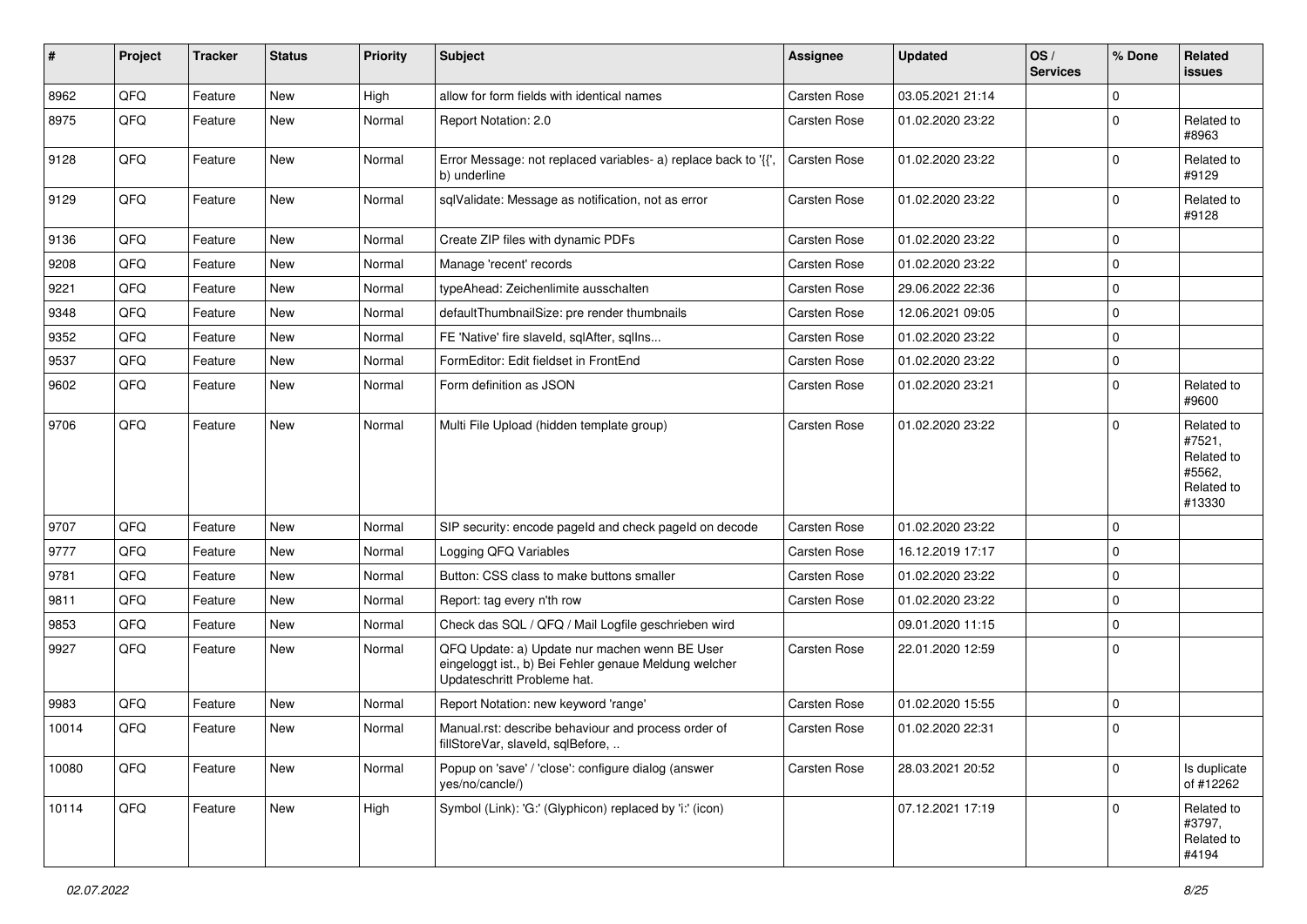| #     | Project | <b>Tracker</b> | <b>Status</b> | <b>Priority</b> | <b>Subject</b>                                                                       | <b>Assignee</b>     | <b>Updated</b>   | OS/<br><b>Services</b> | % Done      | Related<br><b>issues</b>                     |
|-------|---------|----------------|---------------|-----------------|--------------------------------------------------------------------------------------|---------------------|------------------|------------------------|-------------|----------------------------------------------|
| 10115 | QFQ     | Feature        | New           | Normal          | TypeAhead: static list                                                               | Carsten Rose        | 26.02.2020 16:42 |                        | 100         |                                              |
| 10119 | QFQ     | Feature        | <b>New</b>    | Normal          | Dropdown (selectlist) & Type Ahead: format and catagorize list                       | Carsten Rose        | 07.05.2020 09:36 |                        | $\Omega$    |                                              |
| 10345 | QFQ     | Feature        | New           | Normal          | Templates - Patterns QFQ Style                                                       |                     | 03.05.2021 21:01 |                        | $\mathbf 0$ | Related to<br>#10713                         |
| 10384 | QFQ     | Feature        | <b>New</b>    | Normal          | Parameter Exchange QFQ Instances                                                     |                     | 07.05.2020 09:38 |                        | $\pmb{0}$   |                                              |
| 10463 | QFQ     | Feature        | <b>New</b>    | Normal          | Report _link: expliztes setzen von HTML Tags (Bedarf fuer<br>'data-selenium' & 'id') | Enis Nuredini       | 23.03.2022 09:23 |                        | $\pmb{0}$   | Related to<br>#7648                          |
| 10593 | QFQ     | Feature        | <b>New</b>    | Normal          | label2: text behind input element                                                    | Carsten Rose        | 16.05.2020 10:57 |                        | $\mathbf 0$ |                                              |
| 10714 | QFQ     | Feature        | <b>New</b>    | Normal          | multi Table Form                                                                     | <b>Carsten Rose</b> | 16.03.2021 18:44 |                        | $\mathbf 0$ |                                              |
| 10763 | QFQ     | Feature        | <b>New</b>    | Normal          | form accessed and submitted despite logout?                                          |                     | 16.06.2020 11:43 |                        | $\pmb{0}$   |                                              |
| 10819 | QFQ     | Feature        | <b>New</b>    | Normal          | Persistent SIP - second try                                                          | <b>Carsten Rose</b> | 29.06.2020 23:02 |                        | $\mathbf 0$ | Related to<br>#6261                          |
| 10874 | QFQ     | Feature        | New           | Normal          | Erstellen eines Foreign Keys in der Tabelle "FormElement"                            |                     | 13.07.2020 10:11 |                        | $\mathbf 0$ |                                              |
| 10976 | QFQ     | Feature        | <b>New</b>    | Normal          | Excel Export Verbesserungen                                                          | <b>Carsten Rose</b> | 06.08.2020 10:56 |                        | $\mathbf 0$ |                                              |
| 10979 | QFQ     | Feature        | <b>New</b>    | Normal          | Ajax Calls an API - dataReport                                                       | Carsten Rose        | 11.05.2022 12:15 |                        | $\pmb{0}$   |                                              |
| 10996 | QFQ     | Feature        | New           | Normal          | Download video via sip: no seek                                                      | Carsten Rose        | 12.08.2020 14:18 |                        | $\mathbf 0$ |                                              |
| 11080 | QFQ     | Feature        | New           | Normal          | Send MQTT messages                                                                   | Carsten Rose        | 29.08.2020 19:49 |                        | $\pmb{0}$   |                                              |
| 11460 | QFQ     | Feature        | <b>New</b>    | Normal          | Easier creation of changelog: gitchangelog                                           | Carsten Rose        | 12.06.2021 10:20 |                        | $\mathbf 0$ | Related to<br>#13467                         |
| 11504 | QFQ     | Feature        | <b>New</b>    | Normal          | Dynamic Update: Button text update for 'Save',' Close' &<br>'Delete'                 | <b>Carsten Rose</b> | 12.11.2020 23:44 |                        | $\pmb{0}$   |                                              |
| 11516 | QFQ     | Feature        | <b>New</b>    | Normal          | Multi Page Form (Previous/Next Buttons)                                              | <b>Carsten Rose</b> | 16.03.2021 17:52 |                        | $\mathbf 0$ |                                              |
| 11523 | QFQ     | Feature        | New           | Normal          | Mit dynamic Update erkennen, ob Upload gemacht wurde                                 | <b>Carsten Rose</b> | 13.11.2020 15:07 |                        | $\mathbf 0$ | Related to<br>#9533                          |
| 11534 | QFQ     | Feature        | <b>New</b>    | Normal          | Report: Action on selected rows - Table batchprocessing<br>feature                   |                     | 18.11.2020 08:15 |                        | $\mathbf 0$ |                                              |
| 11535 | QFQ     | Feature        | <b>New</b>    | Normal          | Ability to create SQL columns in frontend QFQ forms                                  |                     | 17.11.2020 12:11 |                        | $\mathbf 0$ |                                              |
| 11702 | QFQ     | Feature        | <b>New</b>    | Normal          | HTML Special Char makes no sense for 'allbut' if '&' is<br>forbidden                 | <b>Carsten Rose</b> | 07.12.2021 16:35 |                        | $\mathbf 0$ | Related to<br>#5112,<br>Related to<br>#14320 |
| 11716 | QFQ     | Feature        | <b>New</b>    | Normal          | Form an beliebiger Stelle im Report anzeigen                                         |                     | 09.12.2020 09:47 |                        | $\pmb{0}$   |                                              |
| 11747 | QFQ     | Feature        | <b>New</b>    | Normal          | Maintenance Page with Redirect                                                       | Carsten Rose        | 03.05.2021 20:47 |                        | $\pmb{0}$   | Related to<br>#11741                         |
| 11775 | QFQ     | Feature        | <b>New</b>    | Normal          | Subrecord Tooltip pro Feld                                                           | <b>Carsten Rose</b> | 18.12.2020 15:22 |                        | $\mathbf 0$ | Related to<br>#11955                         |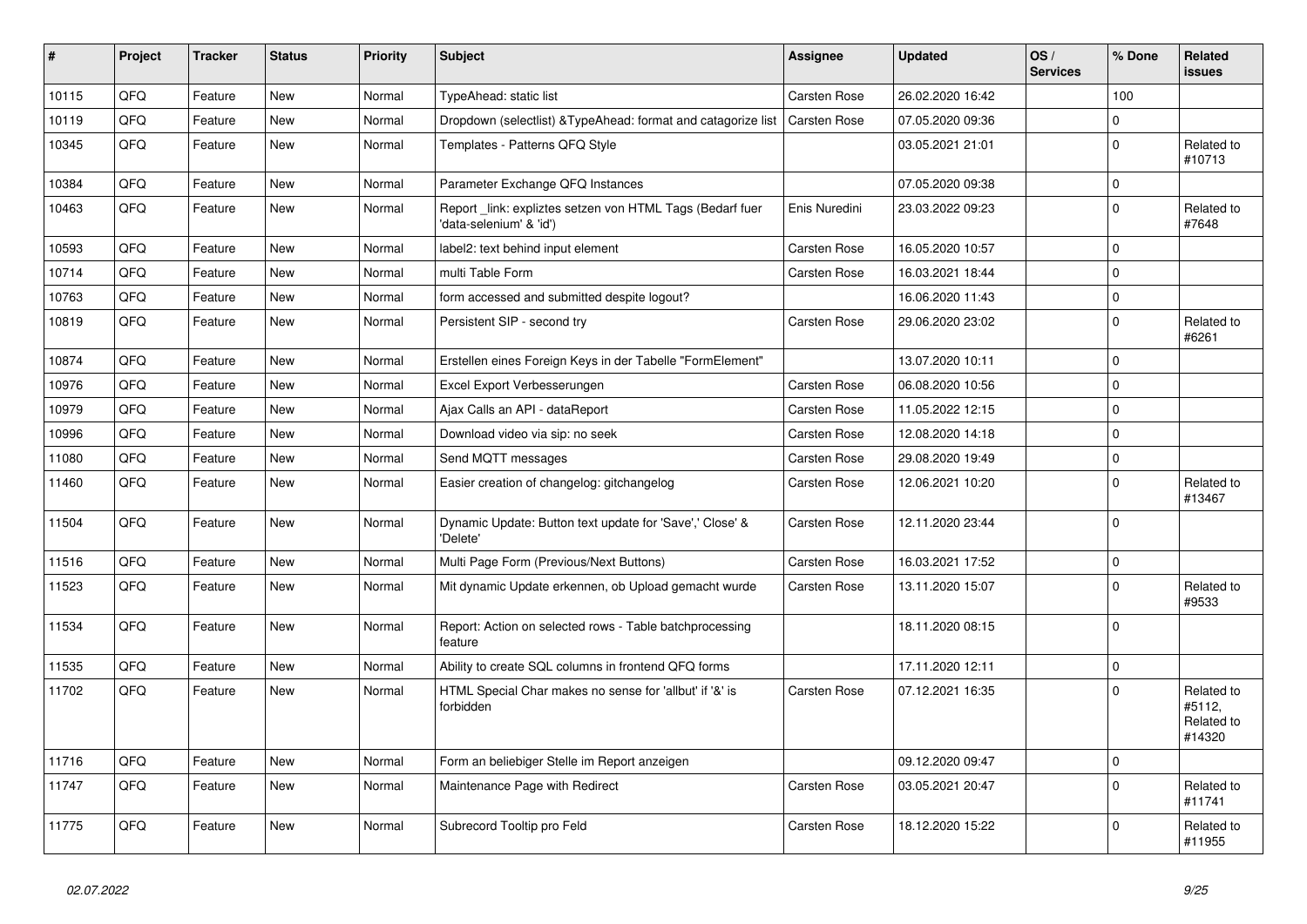| #     | Project | <b>Tracker</b> | <b>Status</b> | <b>Priority</b> | <b>Subject</b>                                                                                                 | <b>Assignee</b>                                        | <b>Updated</b>   | OS/<br><b>Services</b> | % Done      | Related<br><b>issues</b>                      |                      |
|-------|---------|----------------|---------------|-----------------|----------------------------------------------------------------------------------------------------------------|--------------------------------------------------------|------------------|------------------------|-------------|-----------------------------------------------|----------------------|
| 11850 | QFQ     | Feature        | <b>New</b>    | Urgent          | Wizard Form: basierend auf einer Tabelle eine Form anlegen.                                                    |                                                        | 03.05.2021 21:12 |                        | $\mathbf 0$ | Blocked by<br>#8082                           |                      |
| 11892 | QFQ     | Feature        | <b>New</b>    | Normal          | tablesorter: columns with links are hard to order - new<br>qualifier 'Y: <ord>'</ord>                          | Enis Nuredini                                          | 23.03.2022 09:22 |                        | $\mathbf 0$ |                                               |                      |
| 11893 | QFQ     | Feature        | New           | High            | Broken SIP: a) only report one time, b) only report in main<br>column                                          | <b>Carsten Rose</b>                                    | 12.05.2021 12:13 |                        | $\Omega$    | Related to<br>#12532,<br>Related to<br>#14187 |                      |
| 11955 | QFQ     | Feature        | <b>New</b>    | Normal          | subrecord: new title option to set <th> attributes - e.g. to<br/>customize tablesorter options.</th>           | attributes - e.g. to<br>customize tablesorter options. | Carsten Rose     | 03.05.2021 20:47       |             | $\mathbf 0$                                   | Related to<br>#11775 |
| 12023 | QFQ     | Feature        | <b>New</b>    | Normal          | MySQL Stored Precdure: QDECODESPECIALCHAR()                                                                    | <b>Carsten Rose</b>                                    | 16.02.2021 11:16 |                        | $\mathbf 0$ | Related to<br>#12022                          |                      |
| 12024 | QFQ     | Feature        | New           | Normal          | Excel Export: text columns by default decode<br>htmlspeciachar()                                               | Carsten Rose                                           | 17.02.2021 23:55 |                        | $\mathbf 0$ | Related to<br>#12022                          |                      |
| 12038 | QFQ     | Feature        | <b>New</b>    | Normal          | a) STORE VAR: filenameOnlyStripUniq, b) SP:<br>QSTRIPUNIQ()                                                    |                                                        | 17.02.2021 23:55 |                        | $\mathbf 0$ |                                               |                      |
| 12039 | QFQ     | Feature        | <b>New</b>    | Normal          | Missing htmlSpecialChar() in pre processing on form submit                                                     |                                                        | 18.02.2021 00:09 |                        | $\Omega$    | Related to<br>#14320                          |                      |
| 12109 | QFQ     | Feature        | <b>New</b>    | Normal          | Donwload Link: Plain, SIP, Persistent Link, Peristent SIP -<br>new notation                                    | Carsten Rose                                           | 03.05.2021 20:45 |                        | $\Omega$    | Related to<br>#12085                          |                      |
| 12119 | QFQ     | Feature        | <b>New</b>    | Normal          | AS paged: error message missing if there ist no 'r' argument.                                                  | Carsten Rose                                           | 03.05.2021 20:51 |                        | $\mathbf 0$ |                                               |                      |
| 12135 | QFQ     | Feature        | <b>New</b>    | Normal          | Subrecord: Notiz                                                                                               |                                                        | 24.04.2021 16:58 |                        | $\mathbf 0$ |                                               |                      |
| 12146 | QFQ     | Feature        | <b>New</b>    | Normal          | Autocron Job: Anzeigen wann der naechste Job ausgefuehrt<br>wird, resp das er nicht ausgefuehrt wird           | Carsten Rose                                           | 15.03.2021 15:23 |                        | $\mathbf 0$ |                                               |                      |
| 12156 | QFQ     | Feature        | <b>New</b>    | Normal          | Form: Optional disable 'leave page'                                                                            |                                                        | 03.05.2021 20:45 |                        | $\mathbf 0$ |                                               |                      |
| 12162 | QFQ     | Feature        | <b>New</b>    | Normal          | FE.type=sendmail: personalized mailing (several mails) via<br>template                                         | <b>Carsten Rose</b>                                    | 03.05.2021 20:45 |                        | $\mathbf 0$ |                                               |                      |
| 12163 | QFQ     | Feature        | <b>New</b>    | Normal          | Checkbox: table wrap                                                                                           | Carsten Rose                                           | 03.05.2021 20:51 |                        | $\mathbf 0$ |                                               |                      |
| 12186 | QFQ     | Feature        | New           | High            | TinyMCE Config für Objekte                                                                                     | <b>Carsten Rose</b>                                    | 07.12.2021 17:19 |                        | $\mathbf 0$ | <b>Blocks</b><br>#12632                       |                      |
| 12269 | QFQ     | Feature        | <b>New</b>    | Normal          | 2FA - Login                                                                                                    | <b>Carsten Rose</b>                                    | 03.05.2021 20:45 |                        | $\mathbf 0$ |                                               |                      |
| 12330 | QFQ     | Feature        | New           | Normal          | Copy to input field / text area / TinyMCE                                                                      | <b>Carsten Rose</b>                                    | 07.04.2021 09:01 |                        | $\mathbf 0$ |                                               |                      |
| 12400 | QFQ     | Feature        | <b>New</b>    | Normal          | Tutorial ist in QFQ Doku, Wird in der Suche gefunden, es gibt<br>aber kein Menupunkt - Inhalt ueberpruefen     | Carsten Rose                                           | 03.05.2021 20:45 |                        | $\Omega$    |                                               |                      |
| 12412 | QFQ     | Feature        | New           | Normal          | Action/Escape qualifier 'e' (empty), '0': if given, an empty<br>string (or '0') will be treated as 'not found' | Carsten Rose                                           | 08.05.2021 09:40 |                        | $\mathbf 0$ | Related to<br>#12413,<br>Related to<br>#10012 |                      |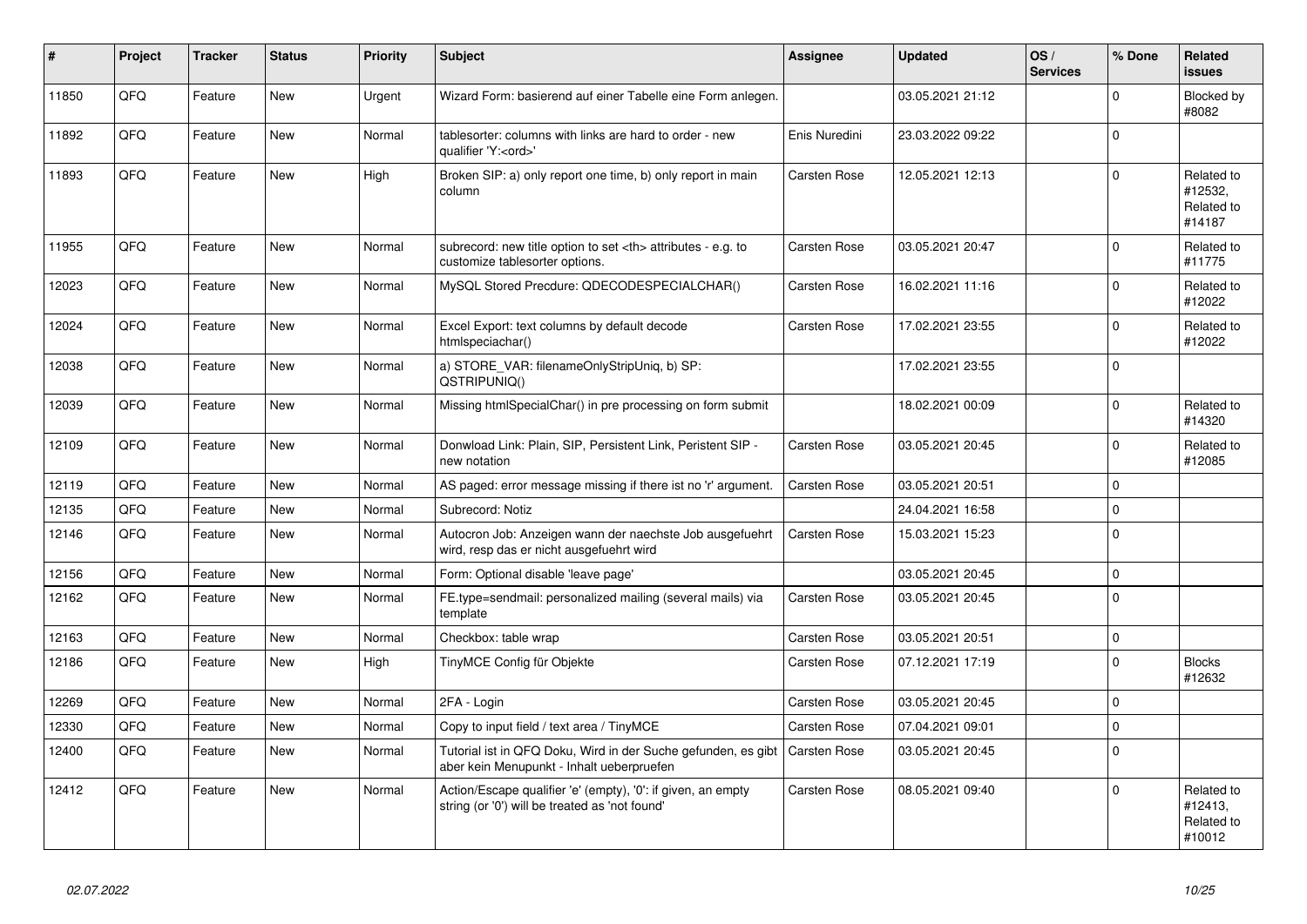| $\vert$ # | Project | <b>Tracker</b> | <b>Status</b> | <b>Priority</b> | <b>Subject</b>                                                                                                                        | <b>Assignee</b>        | <b>Updated</b>   | OS/<br><b>Services</b> | % Done      | Related<br><b>issues</b>                                              |
|-----------|---------|----------------|---------------|-----------------|---------------------------------------------------------------------------------------------------------------------------------------|------------------------|------------------|------------------------|-------------|-----------------------------------------------------------------------|
| 12413     | QFQ     | Feature        | <b>New</b>    | Normal          | STORE_TYPO3: enhance for {{be_users.email:T}},<br>{{fe users.email:T}}                                                                | Carsten Rose           | 03.05.2021 20:45 |                        | $\Omega$    | Related to<br>#12412,<br>Related to<br>#10012                         |
| 12465     | QFQ     | Feature        | New           | Normal          | QFQ Function: use in FE to fill StoreRecord                                                                                           | Carsten Rose           | 05.05.2021 21:58 |                        | $\mathbf 0$ |                                                                       |
| 12474     | QFQ     | Feature        | <b>New</b>    | Normal          | Check BaseConfigURL if it is given and the the last char is '/'                                                                       | Carsten Rose           | 03.05.2021 20:45 |                        | $\mathbf 0$ |                                                                       |
| 12476     | QFQ     | Feature        | <b>New</b>    | Normal          | clearMe: a) should trigger 'dirty', b) sticky on textarea resize                                                                      | Benjamin Baer          | 04.01.2022 08:40 |                        | $\mathbf 0$ | Related to<br>#9528                                                   |
| 12477     | QFQ     | Feature        | New           | Normal          | Support for refactoring: Form, FormElement, diverse<br>Tabellen/Spalten, tt-content Records                                           | Carsten Rose           | 03.05.2021 20:45 |                        | $\mathbf 0$ |                                                                       |
| 12480     | QFQ     | Feature        | New           | Normal          | If QFQ upgrade is running, block further request                                                                                      | Carsten Rose           | 03.05.2021 20:45 |                        | $\mathbf 0$ |                                                                       |
| 12490     | QFQ     | Feature        | New           | Normal          | Loading Plugins in QFQ - see what tinymce does. (lazy<br>loading)                                                                     | Benjamin Baer          | 08.06.2022 10:37 |                        | $\mathbf 0$ | Related to<br>#12611,<br>Related to<br>#10013,<br>Related to<br>#7732 |
| 12532     | QFQ     | Feature        | New           | High            | SIP-Parameter bei Seitenaufruf in Browser-Console anzeigen                                                                            | <b>Carsten Rose</b>    | 07.12.2021 17:19 |                        | $\Omega$    | Related to<br>#11893,<br>Related to<br>#14187                         |
| 12544     | QFQ     | Feature        | New           | High            | a) ' AS _link' new also as ' AS _format', b) sortierung via<br>'display: none;', c) '_format' benoeitgt nicht zwingend<br>u/U/p/m/z/d | Carsten Rose           | 14.12.2021 16:03 |                        | $\Omega$    |                                                                       |
| 12556     | QFQ     | Feature        | New           | Normal          | Pills Title: colored = static or dynamic on allrequiredgiven                                                                          | Benjamin Baer          | 19.03.2022 17:49 |                        | $\pmb{0}$   |                                                                       |
| 12603     | QFQ     | Feature        | New           | Normal          | Dropdown (Select), Radio, checkbox:<br>itemListAlways={{!SELECT key, value}}                                                          | Carsten Rose           | 19.03.2022 17:47 |                        | $\Omega$    |                                                                       |
| 12632     | QFQ     | Feature        | New           | Normal          | TinyMCE: Prepare CSS classes for images                                                                                               | Carsten Rose           | 04.06.2021 14:35 |                        | 100         | Blocked by<br>#12186                                                  |
| 12664     | QFQ     | Feature        | New           | Normal          | TinyMCE: report/remove malicous HTML/JS Code                                                                                          | Carsten Rose           | 19.03.2022 17:47 |                        | $\Omega$    | Related to<br>#14320                                                  |
| 12679     | QFQ     | Feature        | <b>New</b>    | Normal          | tablesorter: custom column width                                                                                                      | Carsten Rose           | 16.06.2021 11:10 |                        | $\Omega$    |                                                                       |
| 13354     | QFQ     | Feature        | New           | Normal          | Using Websocket in QFQ                                                                                                                | Carsten Rose           | 10.11.2021 15:47 |                        | $\mathbf 0$ |                                                                       |
| 13467     | QFQ     | Feature        | New           | Normal          | ChangeLog Generator                                                                                                                   | Carsten Rose           | 19.03.2022 17:46 |                        | $\Omega$    | Related to<br>#11460                                                  |
| 13609     | QFQ     | Feature        | New           | Normal          | QFQ Introduction: Seite aufloesen                                                                                                     | Philipp<br>Gröbelbauer | 28.05.2022 11:02 |                        | $\Omega$    |                                                                       |
| 13700     | QFQ     | Feature        | New           | Normal          | Redesign gfg.io Seite                                                                                                                 | Carsten Rose           | 19.03.2022 17:43 |                        | $\mathbf 0$ |                                                                       |
| 13757     | QFQ     | Feature        | New           | High            | QR / Bar-Code Plugin                                                                                                                  | Enis Nuredini          | 19.03.2022 17:43 |                        | $\Omega$    |                                                                       |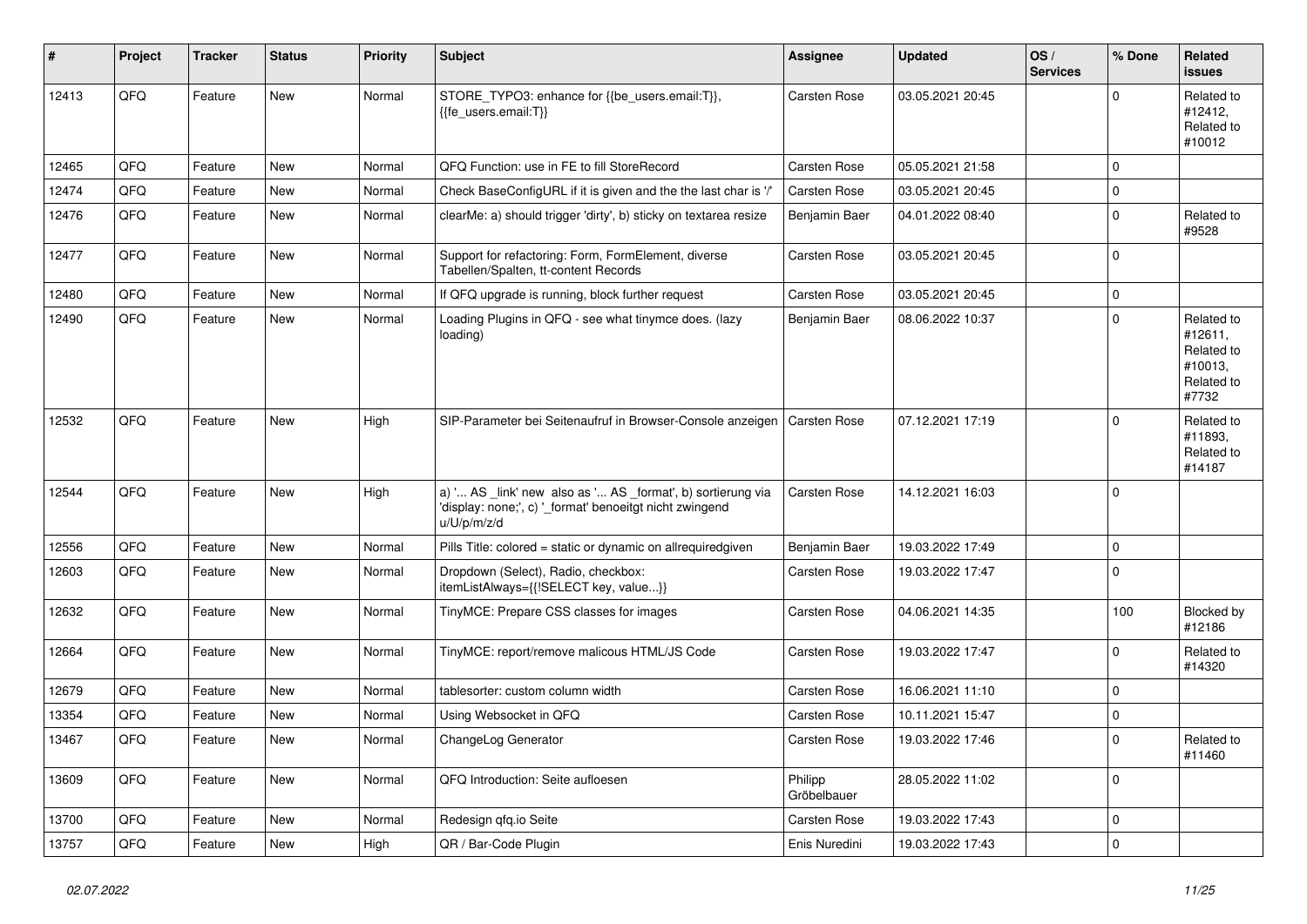| #     | Project | <b>Tracker</b> | <b>Status</b> | <b>Priority</b> | <b>Subject</b>                                                                                      | <b>Assignee</b>     | <b>Updated</b>   | OS/<br><b>Services</b> | % Done      | Related<br><b>issues</b>                                               |
|-------|---------|----------------|---------------|-----------------|-----------------------------------------------------------------------------------------------------|---------------------|------------------|------------------------|-------------|------------------------------------------------------------------------|
| 13841 | QFQ     | Feature        | New           | Normal          | Create PDF via iText - evaluate                                                                     | <b>Carsten Rose</b> | 19.03.2022 17:42 |                        | $\mathbf 0$ |                                                                        |
| 13843 | QFQ     | Feature        | <b>New</b>    | Normal          | Create JWT via QFQ                                                                                  | Carsten Rose        | 19.03.2022 17:42 |                        | $\mathbf 0$ |                                                                        |
| 13945 | QFQ     | Feature        | New           | Normal          | As link: content before/after link                                                                  | Enis Nuredini       | 28.05.2022 11:01 |                        | $\Omega$    | Related to<br>#12262                                                   |
| 14028 | QFQ     | Feature        | <b>New</b>    | Normal          | Required notification: visual nicer                                                                 | Enis Nuredini       | 28.05.2022 11:01 |                        | $\mathbf 0$ |                                                                        |
| 14090 | QFQ     | Feature        | <b>New</b>    | Normal          | Nützliche script funktionen                                                                         | <b>Carsten Rose</b> | 28.05.2022 11:03 |                        | $\Omega$    |                                                                        |
| 14185 | QFQ     | Feature        | <b>New</b>    | Normal          | External/Autocron.php - better suitable directory                                                   | Support: System     | 28.05.2022 11:03 |                        | $\mathbf 0$ |                                                                        |
| 14187 | QFQ     | Feature        | New           | High            | qfq.log: show current URL                                                                           | Carsten Rose        | 28.05.2022 11:02 |                        | $\mathbf 0$ | Related to<br>#13933.<br>Related to<br>#12532,<br>Related to<br>#11893 |
| 14227 | QFQ     | Feature        | <b>New</b>    | Normal          | Selenium Konkurrenz: cypress.io                                                                     | Enis Nuredini       | 28.05.2022 11:02 |                        | $\mathbf 0$ |                                                                        |
| 14376 | QFQ     | Feature        | New           | Normal          | QFQ Bootstrap: if missing, create stored procedures                                                 | Enis Nuredini       | 19.06.2022 16:37 |                        | $\Omega$    |                                                                        |
| 2665  | QFQ     | <b>Bug</b>     | Priorize      | Normal          | Dynamic Update funktioniert nicht, wenn beim<br>entsprechenden FormElement eine size angegeben ist. | Benjamin Baer       | 03.01.2022 08:12 |                        | 30          |                                                                        |
| 3782  | QFQ     | Bug            | Priorize      | Normal          | Bei fehlerhafter Eingabe (z.B. Datum) sollte das erwartete<br>Format angezeigt werden               | <b>Carsten Rose</b> | 01.02.2020 10:13 |                        | $\Omega$    |                                                                        |
| 4457  | QFQ     | Bug            | Priorize      | Normal          | typeahead: pressing return to select an item, saves the form<br>and closes the form.                | Benjamin Baer       | 03.01.2022 08:01 |                        | $\mathbf 0$ | Related to<br>#4398                                                    |
| 6116  | QFQ     | Bug            | Priorize      | High            | value of checkbox not saved                                                                         | <b>Carsten Rose</b> | 07.12.2021 17:19 |                        | $\mathbf 0$ |                                                                        |
| 6140  | QFQ     | <b>Bug</b>     | Priorize      | Normal          | QFQ DnD Sort: Locked fields                                                                         | Benjamin Baer       | 21.03.2022 09:56 |                        | $\mathbf 0$ |                                                                        |
| 6566  | QFQ     | Bug            | Priorize      | Normal          | Link Function 'delete': provided parameter missing on page<br>reload                                | Benjamin Baer       | 03.01.2022 08:08 |                        | $\Omega$    |                                                                        |
| 6574  | QFQ     | Bug            | Priorize      | Normal          | gfg.log: Fehlermeldung wurde angezeigt, aber nicht geloggt                                          | <b>Carsten Rose</b> | 01.02.2020 10:13 |                        | $\mathbf 0$ |                                                                        |
| 7616  | QFQ     | <b>Bug</b>     | Priorize      | Normal          | Selectlist with Enum & Dynamic Update                                                               | <b>Carsten Rose</b> | 01.02.2020 10:13 |                        | $\mathbf 0$ |                                                                        |
| 7656  | QFQ     | Bug            | Priorize      | Normal          | FE with required, 'pattern' and 'extraButtonLock': always<br>complain about missing value           | Carsten Rose        | 01.02.2020 10:13 |                        | $\Omega$    |                                                                        |
| 8037  | QFQ     | <b>Bug</b>     | Priorize      | Normal          | FE.type=upload (advanced mode): {{slaveld:V}} missing<br>during dynamic update                      | <b>Carsten Rose</b> | 01.02.2020 10:13 |                        | $\mathbf 0$ |                                                                        |
| 9121  | QFQ     | <b>Bug</b>     | Priorize      | High            | sip links have r and __dbIndexData set                                                              | Carsten Rose        | 12.06.2021 10:41 |                        | $\pmb{0}$   |                                                                        |
| 9173  | QFQ     | <b>Bug</b>     | Priorize      | Urgent          | Stale Record Lock: Firefox                                                                          | Carsten Rose        | 03.05.2021 21:14 |                        | $\mathbf 0$ | Related to<br>#9789                                                    |
| 9534  | QFQ     | Bug            | Priorize      | Urgent          | FE.type=upload: 'Unknown Mode: ID"                                                                  | <b>Carsten Rose</b> | 03.05.2021 21:14 |                        | $\Omega$    | Related to<br>#9532                                                    |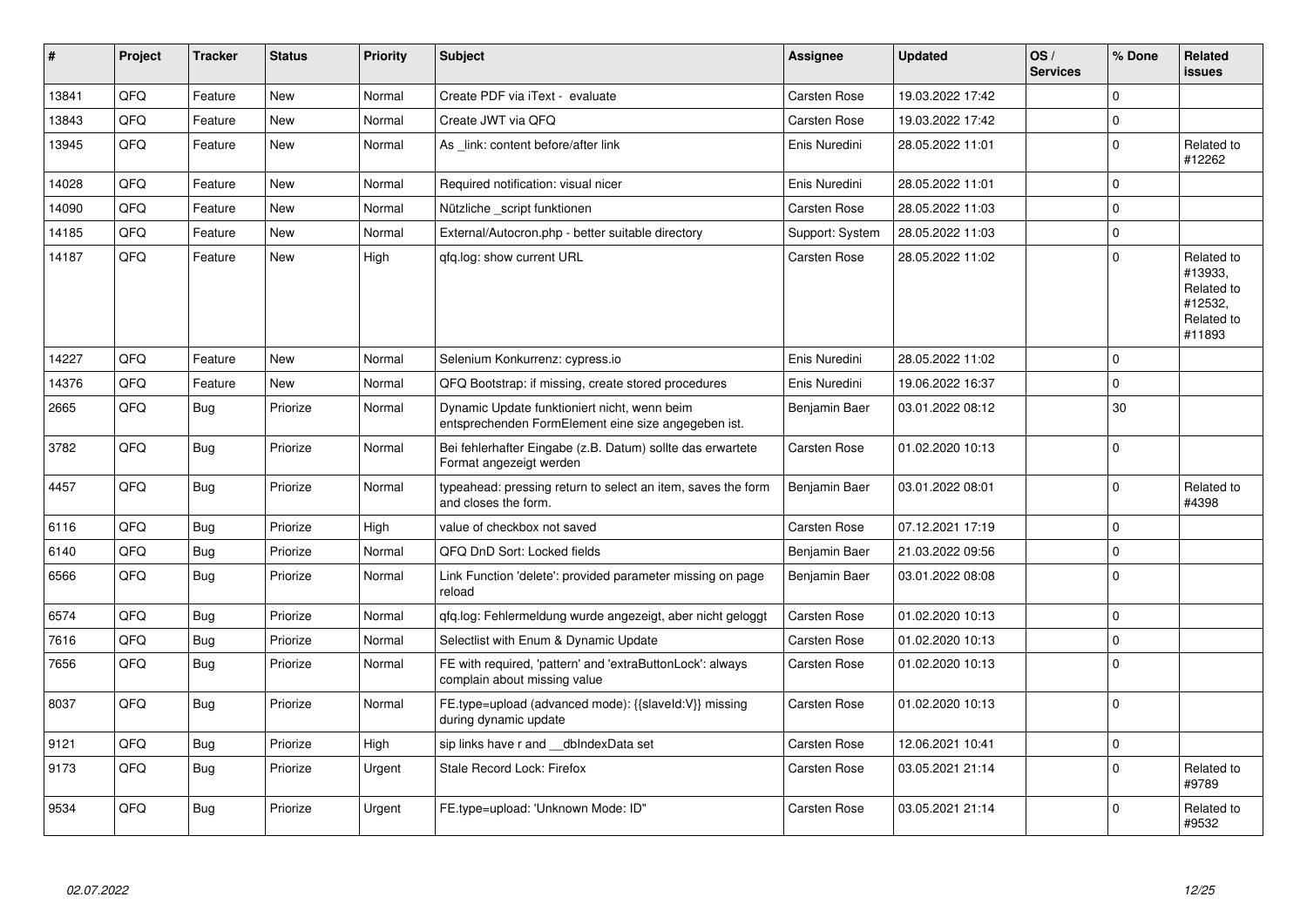| #     | Project | <b>Tracker</b> | <b>Status</b> | <b>Priority</b> | <b>Subject</b>                                                                                           | Assignee      | <b>Updated</b>   | OS/<br><b>Services</b> | % Done      | <b>Related</b><br>issues                                                |
|-------|---------|----------------|---------------|-----------------|----------------------------------------------------------------------------------------------------------|---------------|------------------|------------------------|-------------|-------------------------------------------------------------------------|
| 9834  | QFQ     | Bug            | Priorize      | Normal          | Input elements with tag 'disabled' are missing on form-submit:<br>server option 'processReadOnly' broken | Carsten Rose  | 07.12.2021 16:43 |                        | $\Omega$    | Related to<br>#9691.<br>Related to<br>#5305, Has<br>duplicate<br>#12331 |
| 9862  | QFQ     | <b>Bug</b>     | Priorize      | Normal          | Failed writing to sql mail qfq.log should throw an exception                                             | Carsten Rose  | 01.02.2020 10:13 |                        | $\Omega$    |                                                                         |
| 9947  | QFQ     | <b>Bug</b>     | Priorize      | Normal          | Unwanted error message if missing 'typeAheadSqlPrefetch'                                                 | Carsten Rose  | 01.02.2020 10:13 |                        | $\Omega$    |                                                                         |
| 9958  | QFQ     | <b>Bug</b>     | Priorize      | Normal          | Broken subrecord query: no error message                                                                 | Carsten Rose  | 05.02.2021 15:15 |                        | $\mathbf 0$ |                                                                         |
| 9975  | QFQ     | <b>Bug</b>     | Priorize      | Normal          | Dropdown Menu: 'r:3' broken                                                                              | Carsten Rose  | 01.02.2020 10:13 |                        | 0           |                                                                         |
| 12325 | QFQ     | Bug            | Priorize      | Normal          | MultiDB form.dblndex not working for report syntax                                                       | Carsten Rose  | 07.09.2021 13:37 |                        | $\Omega$    | Related to<br>#12145,<br>Related to<br>#12314                           |
| 13943 | QFQ     | Bug            | Priorize      | Normal          | unable to find formgroup                                                                                 | Enis Nuredini | 28.05.2022 11:03 |                        | $\Omega$    |                                                                         |
| 14283 | QFQ     | Bug            | Priorize      | Normal          | HEIC / HEIF convert doesn't trigger                                                                      | Carsten Rose  | 19.06.2022 16:37 |                        | $\mathbf 0$ |                                                                         |
| 3867  | QFQ     | Feature        | Priorize      | Normal          | Readonly Formular: Template Groups add/delete ausbeldnen                                                 | Carsten Rose  | 05.05.2021 22:12 |                        | $\mathbf 0$ |                                                                         |
| 5366  | QFQ     | Feature        | Priorize      | Normal          | Saving with keyboard shortcuts                                                                           | Benjamin Baer | 21.03.2022 09:47 |                        | $\mathbf 0$ |                                                                         |
| 5562  | QFQ     | Feature        | Priorize      | Normal          | Drag'n'Drop fuer Uploads                                                                                 | Benjamin Baer | 21.03.2022 09:52 |                        | $\mathbf 0$ | Related to<br>#9706                                                     |
| 5942  | QFQ     | Feature        | Priorize      | Normal          | 'L' and 'type': append to links, generate via '_link' by using 'u:'                                      | Carsten Rose  | 01.02.2020 10:13 |                        | $\mathbf 0$ |                                                                         |
| 6224  | QFQ     | Feature        | Priorize      | Normal          | Dynamic update: fade in/out fields                                                                       | Benjamin Baer | 21.03.2022 09:50 |                        | $\mathbf 0$ |                                                                         |
| 6801  | QFQ     | Feature        | Priorize      | Normal          | Fabric: Maximize / FullIscreen                                                                           | Benjamin Baer | 21.03.2022 09:56 |                        | $\mathbf 0$ |                                                                         |
| 6870  | QFQ     | Feature        | Priorize      | Normal          | Click on '_link' triggers an API call                                                                    | Benjamin Baer | 03.01.2022 08:25 |                        | $\Omega$    |                                                                         |
| 6998  | QFQ     | Feature        | Priorize      | Normal          | Form: with debug=on show column information as tooltip of<br>column label                                | Carsten Rose  | 01.02.2020 10:13 |                        | $\Omega$    |                                                                         |
| 7217  | QFQ     | Feature        | Priorize      | Normal          | Download: notice User if `_sip=?` is missing                                                             | Carsten Rose  | 01.02.2020 10:13 |                        | $\mathbf 0$ |                                                                         |
| 7290  | QFQ     | Feature        | Priorize      | Normal          | FormEditor: title as textarea if LEN(title)>60                                                           | Carsten Rose  | 01.02.2020 10:13 |                        | $\mathbf 0$ | <b>Blocked by</b><br>#7682                                              |
| 7522  | QFQ     | Feature        | Priorize      | Normal          | Inserting default index.html to folder (Avoid Apache Indexing)                                           | Carsten Rose  | 01.02.2020 10:13 |                        | $\Omega$    |                                                                         |
| 7630  | QFQ     | Feature        | Priorize      | Normal          | detailed error message for simple upload                                                                 | Carsten Rose  | 01.02.2020 10:13 |                        | 0           |                                                                         |
| 7730  | QFQ     | Feature        | Priorize      | Normal          | SELECT Box: title in between                                                                             | Benjamin Baer | 01.02.2020 23:22 |                        | $\mathbf 0$ |                                                                         |
| 7965  | QFQ     | Feature        | Priorize      | Normal          | Input type 'text' with visual format - currency                                                          | Benjamin Baer | 03.01.2022 07:45 |                        | $\mathbf 0$ |                                                                         |
| 8034  | QFQ     | Feature        | Priorize      | Normal          | FormElement 'data': 22.22.2222 should not be accepted                                                    | Carsten Rose  | 01.02.2020 10:13 |                        | $\mathbf 0$ |                                                                         |
| 8044  | QFQ     | Feature        | Priorize      | Normal          | Transaction: a) Form, b) Report                                                                          | Carsten Rose  | 05.05.2021 22:14 |                        | $\mathbf 0$ | Related to<br>#8043                                                     |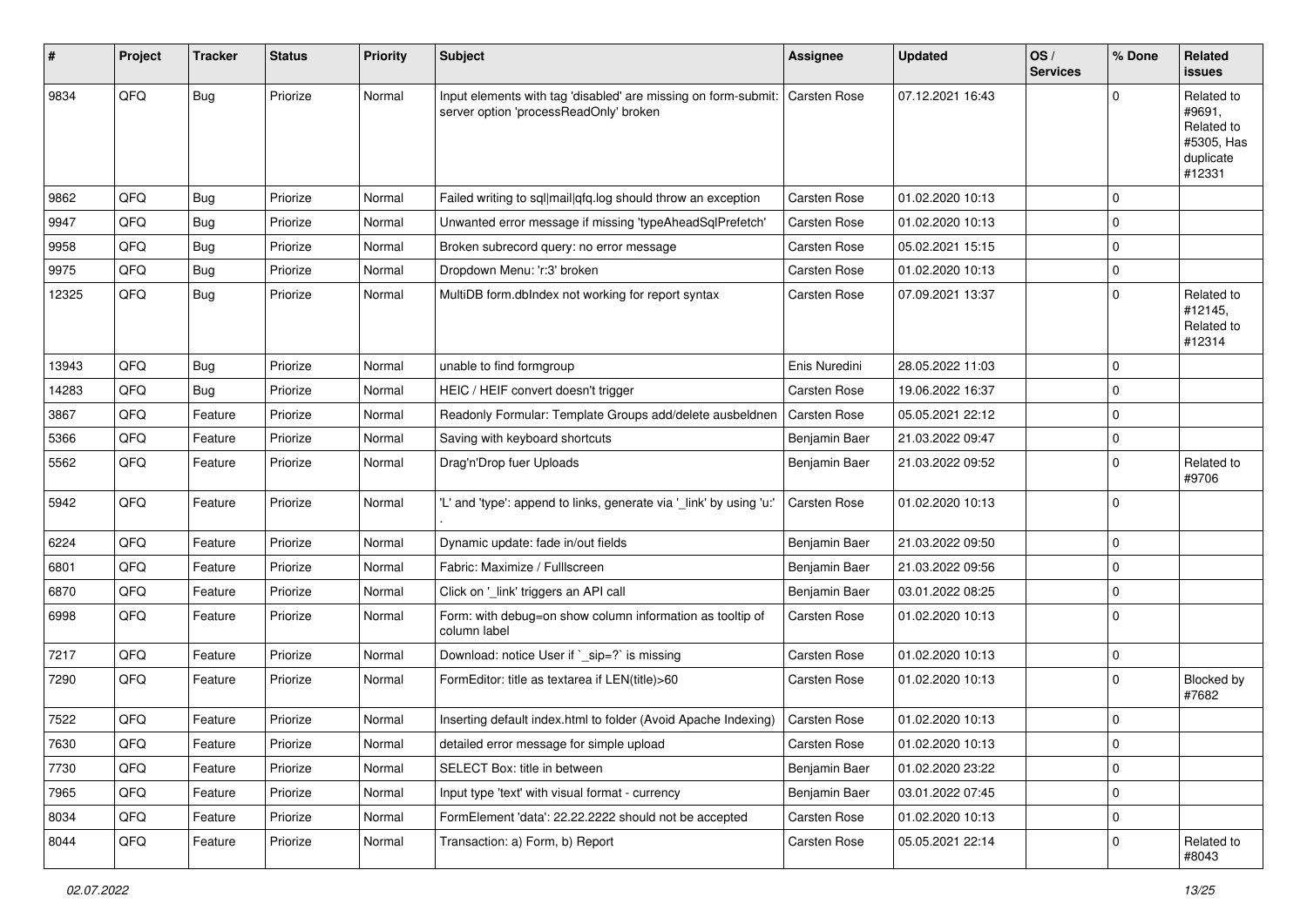| #     | Project | <b>Tracker</b> | <b>Status</b> | <b>Priority</b> | <b>Subject</b>                                                                                    | Assignee      | <b>Updated</b>   | OS/<br><b>Services</b> | % Done      | Related<br>issues                                                      |
|-------|---------|----------------|---------------|-----------------|---------------------------------------------------------------------------------------------------|---------------|------------------|------------------------|-------------|------------------------------------------------------------------------|
| 8082  | QFQ     | Feature        | Priorize      | High            | Contact form without saving record                                                                | Carsten Rose  | 07.12.2021 15:20 |                        | $\Omega$    | Related to<br>#8587,<br><b>Blocks</b><br>#11850                        |
| 8204  | QFQ     | Feature        | Priorize      | High            | Position 'required mark'                                                                          | Carsten Rose  | 16.06.2021 13:44 |                        | $\mathbf 0$ |                                                                        |
| 8277  | QFQ     | Feature        | Priorize      | Normal          | fe.parameter.default=                                                                             | Carsten Rose  | 01.02.2020 23:17 |                        | $\mathbf 0$ | Related to<br>#8113                                                    |
| 8584  | QFQ     | Feature        | Priorize      | Normal          | FE 'Action' - never assign to Container (except Template<br>Group)                                | Carsten Rose  | 01.02.2020 10:13 |                        | $\Omega$    |                                                                        |
| 8585  | QFQ     | Feature        | Priorize      | Normal          | Enhance Error message for 'unknown form'                                                          | Carsten Rose  | 01.02.2020 10:13 |                        | 0           |                                                                        |
| 8963  | QFQ     | Feature        | Priorize      | Normal          | Setting values in a store: flexible way                                                           | Carsten Rose  | 05.05.2021 22:10 |                        | $\Omega$    | Related to<br>#8975                                                    |
| 9135  | QFQ     | Feature        | Priorize      | Normal          | Progress Bar generic / replace old hourglass download<br>popup                                    | Benjamin Baer | 03.01.2022 07:43 |                        | $\Omega$    |                                                                        |
| 9346  | QFQ     | Feature        | Priorize      | Normal          | beforeSave: check if an upload is given                                                           | Carsten Rose  | 11.06.2021 21:18 |                        | $\mathbf 0$ |                                                                        |
| 9394  | QFQ     | Feature        | Priorize      | Normal          | REST: allow for non numerical ids in get requests                                                 | Carsten Rose  | 05.05.2021 22:10 |                        | $\mathbf 0$ |                                                                        |
| 9668  | QFQ     | Feature        | Priorize      | Normal          | Form.mode: rename 'hidden' to 'hide'                                                              | Carsten Rose  | 05.05.2021 22:14 |                        | $\Omega$    | Related to<br>#6437                                                    |
| 9900  | QFQ     | Feature        | Priorize      | Normal          | Generic API Call: tt-content record >> JSON                                                       | Carsten Rose  | 01.02.2020 10:13 |                        | $\mathbf 0$ |                                                                        |
| 9928  | QFQ     | Feature        | Priorize      | Normal          | SpecialColumnName: a) Deprecated: ' AS "_+tag " ', b)<br>New: ' AS "_ <tag1><tag2>"</tag2></tag1> | Carsten Rose  | 01.02.2020 23:17 |                        | $\mathbf 0$ | Related to<br>#9929                                                    |
| 9968  | QFQ     | Feature        | Priorize      | Normal          | Tooltip in Links for Developer                                                                    | Carsten Rose  | 01.02.2020 23:17 |                        | $\mathbf 0$ |                                                                        |
| 10003 | QFQ     | Feature        | Priorize      | Normal          | fieldset: stronger visualize group                                                                | Benjamin Baer | 12.02.2020 08:13 |                        | $\mathbf 0$ |                                                                        |
| 10005 | QFQ     | Feature        | Priorize      | Normal          | Report / special column name:  AS _calendar                                                       | Carsten Rose  | 03.06.2020 17:28 |                        | $\mathbf 0$ |                                                                        |
| 10011 | QFQ     | Feature        | Priorize      | Normal          | Offer new STORE_TYPO3 Variable 'beUser', 'beEmail'                                                | Carsten Rose  | 08.05.2021 09:51 |                        | $\Omega$    | Related to<br>#10012,<br>Related to<br>#12511                          |
| 10012 | QFQ     | Feature        | Priorize      | Normal          | redirectAllMailTo: {{beEmail:T}}                                                                  | Carsten Rose  | 08.05.2021 09:54 |                        | $\Omega$    | Related to<br>#12412,<br>Related to<br>#12413,<br>Related to<br>#10011 |
| 10015 | QFQ     | Feature        | Priorize      | Normal          | Monospace in Textarea                                                                             | Carsten Rose  | 03.02.2020 13:40 |                        | $\pmb{0}$   |                                                                        |
| 10569 | QFG     | Feature        | Priorize      | Normal          | link _blank more safe                                                                             | Enis Nuredini | 25.03.2022 12:44 |                        | $\mathbf 0$ |                                                                        |
| 11320 | QFQ     | Feature        | Priorize      | Normal          | Typo3 Version 10 support                                                                          | Carsten Rose  | 05.05.2021 22:09 |                        | 0           |                                                                        |
| 12452 | QFQ     | Feature        | Priorize      | Normal          | BaseURL: alsways with '/' at the end                                                              | Carsten Rose  | 19.06.2022 13:45 |                        | 0           | Related to<br>#10782                                                   |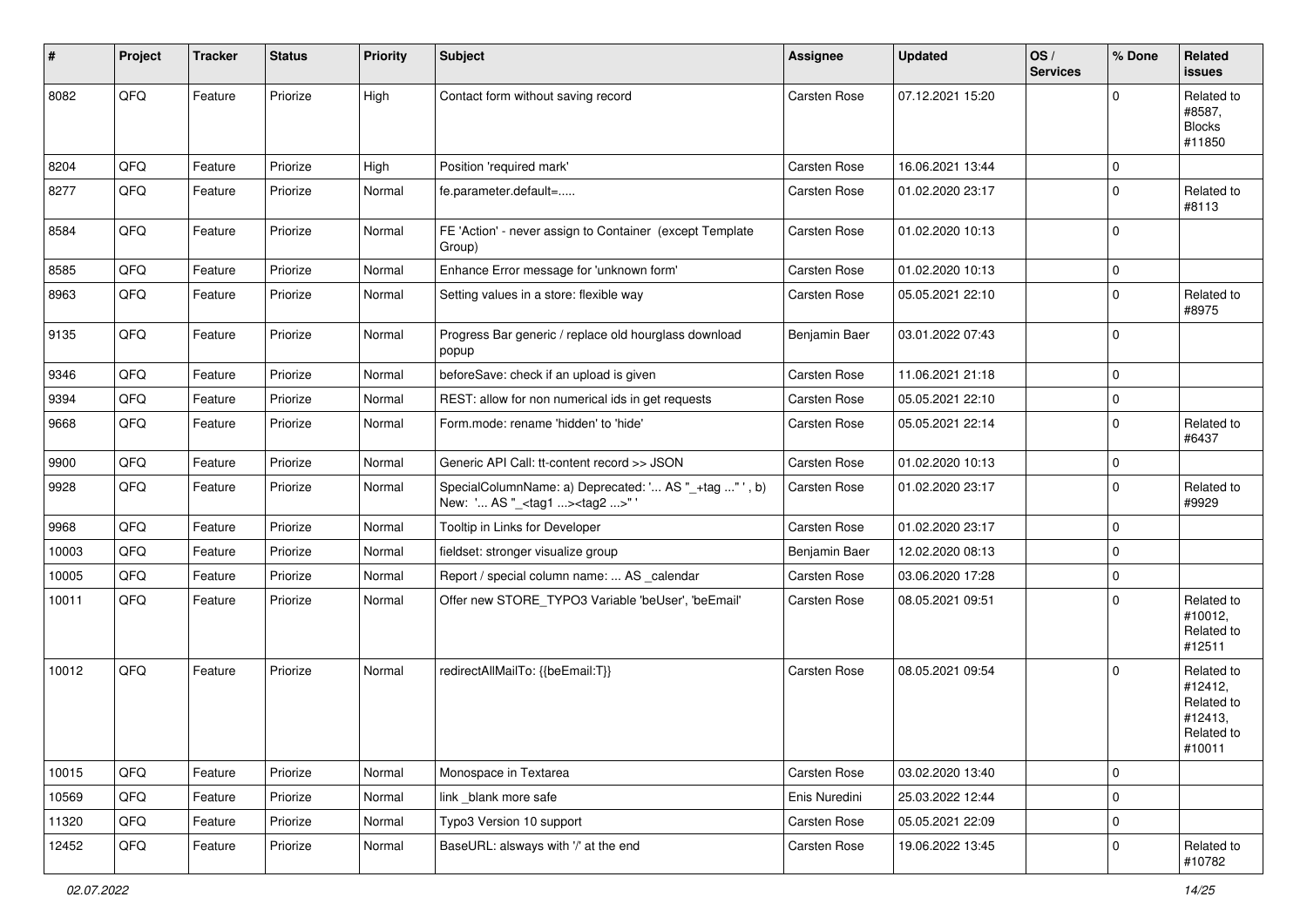| #     | Project | <b>Tracker</b> | <b>Status</b> | <b>Priority</b> | Subject                                                                                 | Assignee            | Updated          | OS/<br><b>Services</b> | % Done      | Related<br><b>issues</b>                                                                                                                                              |
|-------|---------|----------------|---------------|-----------------|-----------------------------------------------------------------------------------------|---------------------|------------------|------------------------|-------------|-----------------------------------------------------------------------------------------------------------------------------------------------------------------------|
| 12503 | QFQ     | Feature        | Priorize      | Normal          | Detect dangerous UPDATE statement with missing WHERE                                    | Carsten Rose        | 05.05.2021 22:09 |                        | $\mathbf 0$ |                                                                                                                                                                       |
| 12504 | QFQ     | Feature        | Priorize      | Normal          | sql.log: report fe.id                                                                   | Carsten Rose        | 05.05.2021 22:09 |                        | $\mathbf 0$ |                                                                                                                                                                       |
| 13900 | QFQ     | Feature        | Priorize      | Normal          | Selenium: Check das Cookie/PDF funktioniert                                             | Enis Nuredini       | 25.03.2022 12:45 |                        | $\mathbf 0$ |                                                                                                                                                                       |
| 14290 | QFQ     | Feature        | Priorize      | Normal          | FormEditor: Show Table Definition                                                       | <b>Carsten Rose</b> | 19.06.2022 16:37 |                        | $\mathbf 0$ |                                                                                                                                                                       |
| 14371 | QFQ     | Feature        | Priorize      | Normal          | <b>LDAP via REPORT</b>                                                                  | <b>Carsten Rose</b> | 19.06.2022 16:37 |                        | $\mathbf 0$ |                                                                                                                                                                       |
| 12395 | QFQ     | <b>Bug</b>     | ToDo          | High            | QFQ Function: Result two times shown                                                    | Carsten Rose        | 18.02.2022 08:59 |                        | $\mathbf 0$ |                                                                                                                                                                       |
| 12463 | QFQ     | Bug            | ToDo          | High            | QFQ Function: 'function' and 'sql' on same level - output of<br>sql is shown two times. | Carsten Rose        | 15.12.2021 16:31 |                        | $\mathbf 0$ |                                                                                                                                                                       |
| 13899 | QFQ     | <b>Bug</b>     | ToDo          | Normal          | Selenium: zum laufen bringen                                                            | Enis Nuredini       | 25.03.2022 10:24 |                        | $\mathbf 0$ |                                                                                                                                                                       |
| 14303 | QFQ     | Bug            | ToDo          | Normal          | datetime broken with picker                                                             | Enis Nuredini       | 17.06.2022 09:02 |                        | $\mathbf 0$ | Related to<br>#12630                                                                                                                                                  |
| 7602  | QFQ     | Feature        | ToDo          | High            | Multi Select: with checkboxes                                                           | Benjamin Baer       | 22.03.2022 09:07 |                        | $\mathbf 0$ |                                                                                                                                                                       |
| 12262 | QFQ     | Feature        | ToDo          | Normal          | Form buttons on top: more customable                                                    | Enis Nuredini       | 17.06.2022 10:44 |                        | $\mathbf 0$ | Related to<br>#13945, Has<br>duplicate<br>#4046, Has<br>duplicate<br>#10080                                                                                           |
| 14320 | QFQ     | Feature        | ToDo          | Normal          | Allow specific HTML Tags and Attributes: general, TinyMCE                               | Enis Nuredini       | 17.06.2022 10:44 |                        | 0           | Related to<br>#12664,<br>Related to<br>#12039,<br>Related to<br>#11702,<br>Related to<br>#7239,<br>Related to<br>#3708,<br>Related to<br>#3646,<br>Related to<br>#880 |
| 9691  | QFQ     | <b>Bug</b>     | In Progress   | Normal          | Checkbox: dynamic update > readonly                                                     | <b>Carsten Rose</b> | 01.02.2020 23:22 |                        | 50          | Related to<br>#9834                                                                                                                                                   |
| 9789  | QFQ     | Bug            | In Progress   | High            | Record Lock: release to early on 'leave page'                                           | Carsten Rose        | 10.01.2022 09:25 |                        | $100\,$     | Related to<br>#10081,<br>Related to<br>#9173,<br>Related to<br>#8702                                                                                                  |
| 10661 | QFQ     | <b>Bug</b>     | In Progress   | Normal          | Typo3 Warnungen                                                                         | Carsten Rose        | 07.09.2021 13:23 |                        | $\pmb{0}$   | Related to<br>#12440                                                                                                                                                  |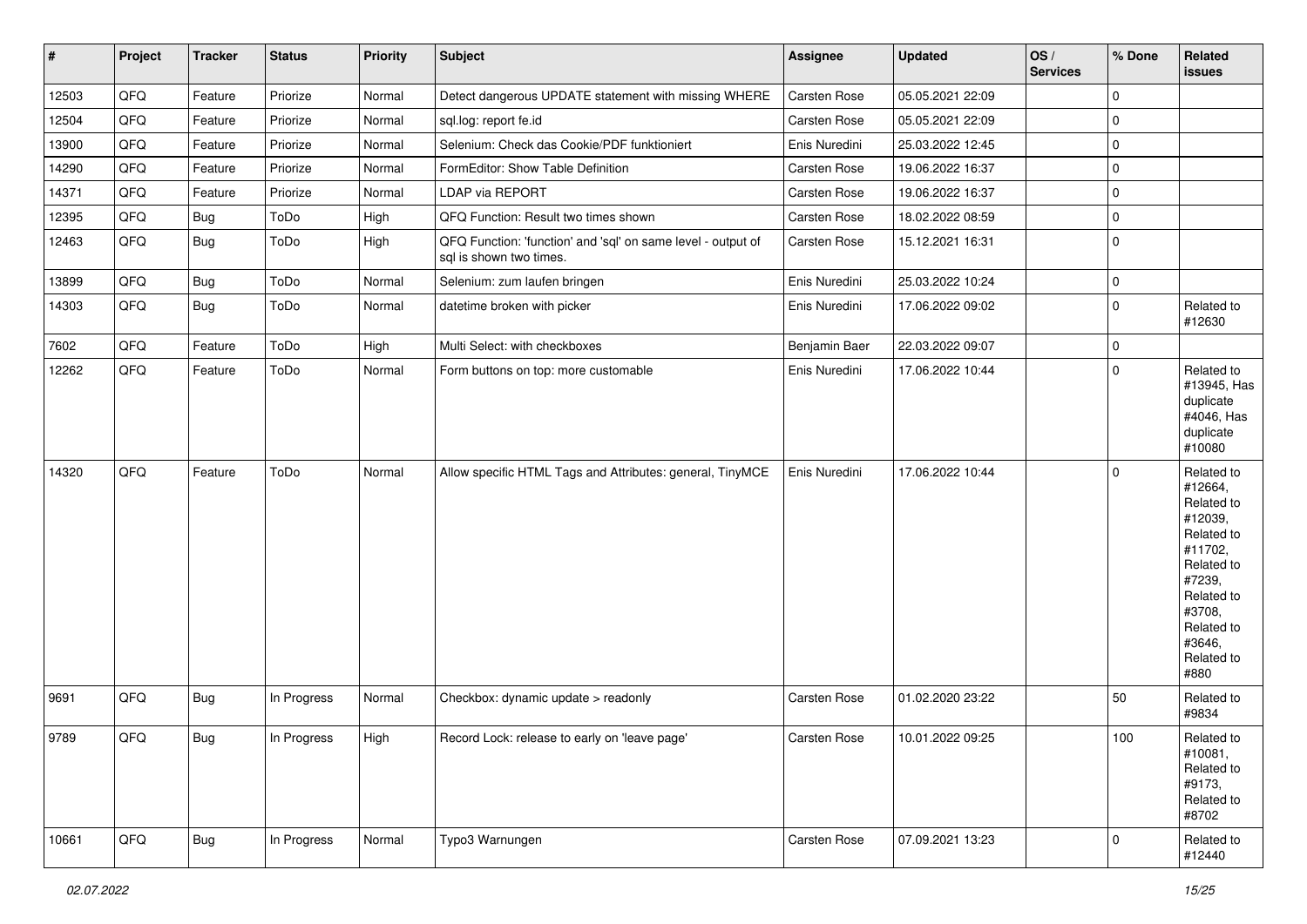| $\vert$ # | Project | <b>Tracker</b> | <b>Status</b>              | <b>Priority</b> | <b>Subject</b>                                   | Assignee            | <b>Updated</b>   | OS/<br><b>Services</b> | % Done      | Related<br>issues                                                                                                              |
|-----------|---------|----------------|----------------------------|-----------------|--------------------------------------------------|---------------------|------------------|------------------------|-------------|--------------------------------------------------------------------------------------------------------------------------------|
| 11517     | QFQ     | Bug            | In Progress                | Normal          | extraButtonInfo Broken for multiple FormElements | Carsten Rose        | 12.05.2022 13:12 |                        | $\mathbf 0$ | Related to<br>#7890,<br>Related to<br>#3811, Has<br>duplicate<br>#10905, Has<br>duplicate<br>#10553, Has<br>duplicate<br>#6779 |
| 12508     | QFQ     | <b>Bug</b>     | In Progress                | High            | qfq Form: sendMail                               | Karin Niffeler      | 19.03.2022 17:48 |                        | $\mathbf 0$ |                                                                                                                                |
| 14175     | QFQ     | <b>Bug</b>     | In Progress                | Normal          | Opening a form with no QFQ Session cookie fails  | Carsten Rose        | 03.06.2022 10:40 |                        | $\mathbf 0$ |                                                                                                                                |
| 14323     | QFQ     | <b>Bug</b>     | In Progress                | Normal          | Report: render=both single - no impact           | Carsten Rose        | 19.06.2022 18:31 |                        | $\mathbf 0$ |                                                                                                                                |
| 4194      | QFQ     | Feature        | In Progress                | Normal          | Bootstrap 4 ist jetzt offiziel                   |                     | 03.05.2021 20:47 |                        | $\mathbf 0$ | Related to<br>#10114                                                                                                           |
| 5695      | QFQ     | Feature        | In Progress                | Normal          | Multiform                                        | Carsten Rose        | 02.01.2021 18:38 |                        | $\mathbf 0$ |                                                                                                                                |
| 6250      | QFQ     | Feature        | In Progress                | Normal          | Enhance layout: a) Subrecord, b) Subrecord-Title | <b>Carsten Rose</b> | 01.02.2020 23:22 |                        | $\mathbf 0$ | Related to<br>#5391                                                                                                            |
| 9517      | QFQ     | Feature        | In Progress                | High            | Input multiple tags with typeahead               | Carsten Rose        | 03.05.2021 21:14 |                        | 40          | Related to<br>#10150                                                                                                           |
| 10443     | QFQ     | Feature        | In Progress                | Normal          | Konzept_api / _live                              | Carsten Rose        | 07.05.2020 09:39 |                        | $\mathbf 0$ |                                                                                                                                |
| 10793     | QFQ     | Feature        | In Progress                | Normal          | Update NPM Packages                              | Carsten Rose        | 07.09.2021 13:25 |                        | $30\,$      |                                                                                                                                |
| 11076     | QFQ     | Feature        | In Progress                | Normal          | SELECT  AS _websocket                            | Carsten Rose        | 30.08.2020 17:49 |                        | $\mathbf 0$ |                                                                                                                                |
| 11980     | QFQ     | Feature        | In Progress                | Normal          | protected verzeichnis MUSS geschützt werden      | Carsten Rose        | 07.09.2021 13:30 |                        | $\mathbf 0$ |                                                                                                                                |
| 12439     | QFQ     | Feature        | In Progress                | Normal          | TinyMCE Paste from Word & Character Count/Limit  | Carsten Rose        | 05.05.2021 22:15 |                        | $\mathbf 0$ |                                                                                                                                |
| 12440     | QFQ     | Feature        | In Progress                | Normal          | Typo3 V10 upgrade (durchfuehren und testen)      | Carsten Rose        | 21.03.2022 09:53 |                        | 50          | Related to<br>#12357,<br>Related to<br>#12067,<br>Related to<br>#10661                                                         |
| 12630     | QFQ     | Feature        | In Progress                | Normal          | Input: date[time]: min / max values              | Enis Nuredini       | 20.06.2022 18:31 |                        | $\Omega$    | Related to<br>#10096,<br>Related to<br>#14302,<br>Related to<br>#14303                                                         |
| 13330     | QFQ     | Feature        | In Progress                | Normal          | Multi Form: Upload                               | Carsten Rose        | 07.11.2021 12:40 |                        | 50          | Related to<br>#9706                                                                                                            |
| 13566     | QFQ     | Feature        | Ready to sync<br>(develop) | Normal          | Delete config-example.qfq.php file               | Carsten Rose        | 23.12.2021 09:25 |                        | $\mathbf 0$ |                                                                                                                                |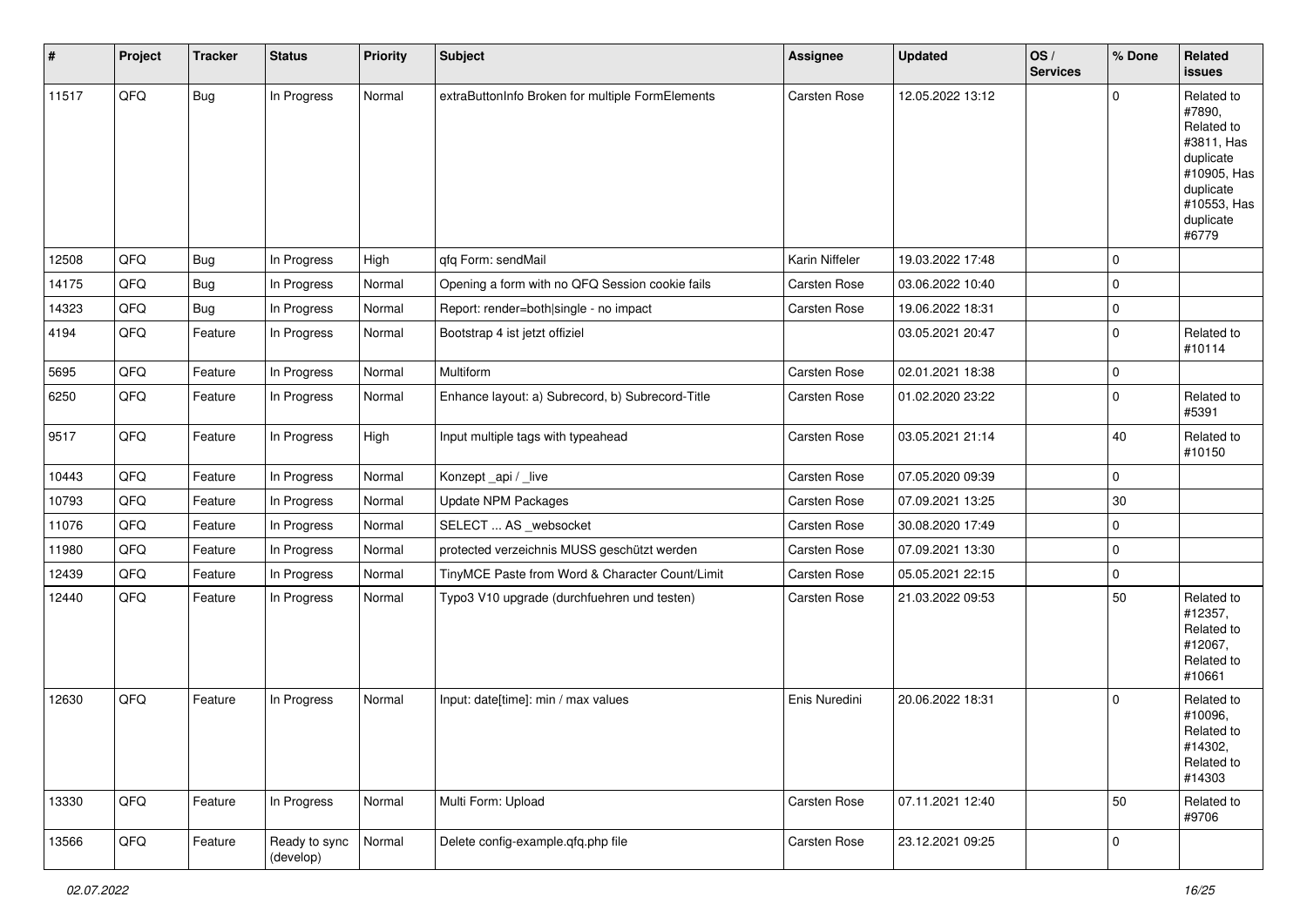| #     | Project | <b>Tracker</b> | <b>Status</b>     | <b>Priority</b> | <b>Subject</b>                                                                                                                | Assignee            | <b>Updated</b>   | OS/<br><b>Services</b> | % Done      | Related<br><b>issues</b>                    |
|-------|---------|----------------|-------------------|-----------------|-------------------------------------------------------------------------------------------------------------------------------|---------------------|------------------|------------------------|-------------|---------------------------------------------|
| 8316  | QFQ     | <b>Bug</b>     | Feedback          | Normal          | Documentation/Behaviour for Nested Queries and<br>Record-Store confusing                                                      | Nicola Chiapolini   | 20.11.2019 09:14 |                        | $\mathbf 0$ |                                             |
| 9535  | QFQ     | <b>Bug</b>     | Feedback          | Normal          | Report:  AS '_vertical' - column to wide - vertical >> rot45,<br>rot <sub>90</sub>                                            | Benjamin Baer       | 01.02.2020 15:56 |                        | $\mathbf 0$ |                                             |
| 9898  | QFQ     | <b>Bug</b>     | Feedback          | Normal          | Formular trotz Timeout gespeichert                                                                                            | Benjamin Baer       | 01.02.2020 15:56 |                        | $\mathbf 0$ |                                             |
| 11347 | QFQ     | <b>Bug</b>     | Feedback          | Normal          | If Bedingungen funktionieren nicht korrekt                                                                                    | Christoph Fuchs     | 21.03.2021 20:37 |                        | $\mathbf 0$ |                                             |
| 11630 | QFQ     | <b>Bug</b>     | Feedback          | High            | Bitte check ob CALL() in 20.11.0 noch so funktioniert wie in<br>20.4.1                                                        | Enis Nuredini       | 28.05.2022 13:45 |                        | 0           | Related to<br>#11325                        |
| 12546 | QFQ     | <b>Bug</b>     | Feedback          | Normal          | Branch 'Development' - Unit Tests mit dirty workaround<br>angepasst                                                           | <b>Carsten Rose</b> | 19.03.2022 17:48 |                        | $\mathbf 0$ |                                             |
| 13767 | QFQ     | <b>Bug</b>     | Feedback          | Normal          | date/time-picker: required shows up/down button orange                                                                        | Enis Nuredini       | 16.05.2022 23:16 |                        | $\mathbf 0$ |                                             |
| 5894  | QFQ     | Feature        | Feedback          | Normal          | Typeahead in Report: show/hide rows dynamically                                                                               | <b>Carsten Rose</b> | 18.02.2022 08:50 |                        | $\mathbf 0$ | Related to<br>#5893,<br>Related to<br>#5885 |
| 9052  | QFQ     | Feature        | Feedback          | High            | Report: CodeMirror with SQL Syntax Highlight in FE                                                                            | Enis Nuredini       | 08.06.2022 10:25 |                        | $\mathbf 0$ |                                             |
| 9548  | QFQ     | Feature        | Feedback          | High            | FormElement: Pattern mismatch - optional report only on<br>focus lost                                                         | Benjamin Baer       | 03.05.2021 21:14 |                        | $\mathbf 0$ |                                             |
| 10124 | QFQ     | Feature        | Feedback          | Normal          | qfq AAI-Login                                                                                                                 | Karin Niffeler      | 07.05.2020 09:36 |                        | $\mathbf 0$ |                                             |
| 10782 | QFQ     | Feature        | Feedback          | Normal          | Tiny MCE: Image Upload                                                                                                        | Enis Nuredini       | 16.05.2022 23:16 |                        | $\mathbf 0$ | Related to<br>#12452                        |
| 12584 | QFQ     | Feature        | Feedback          | Normal          | T3 v10 migration script: replace alias-patterns (v11)                                                                         | Carsten Rose        | 28.05.2022 11:12 |                        | 100         |                                             |
| 13572 | QFQ     | Feature        | Feedback          | Normal          | Form Load: misleading error message on trying to load non<br>existent primary record                                          | Enis Nuredini       | 16.05.2022 23:16 |                        | 100         |                                             |
| 2063  | QFQ     | <b>Bug</b>     | Some day<br>maybe | Normal          | Pills auf 'inaktiv' setzen falls keine Element auf dem Pill<br>sichtbar sind.                                                 | Benjamin Baer       | 11.12.2019 16:03 |                        | $\mathbf 0$ | Related to<br>#3752                         |
| 2643  | QFQ     | <b>Bug</b>     | Some day<br>maybe | Normal          | Zend / PHP Webinars anschauen                                                                                                 | Carsten Rose        | 01.02.2020 15:56 |                        | $\mathbf 0$ |                                             |
| 3061  | QFQ     | <b>Bug</b>     | Some day<br>maybe | High            | winstitute: mysql connection durcheinander - nmhp17<br>(ag7)/QFQ arbeitet mit DB/Tabellen von biostat.                        | <b>Carsten Rose</b> | 03.05.2021 21:14 |                        | $\mathbf 0$ |                                             |
| 3109  | QFQ     | <b>Bug</b>     | Some day<br>maybe | High            | RealUrl: Links werden nicht korrekt gerendert                                                                                 | <b>Carsten Rose</b> | 03.05.2021 21:14 |                        | $\mathbf 0$ |                                             |
| 3130  | QFQ     | <b>Bug</b>     | Some day<br>maybe | Normal          | Debug Info's nicht korrekt nach 'New > Save'.                                                                                 | Carsten Rose        | 11.12.2019 16:03 |                        | $\pmb{0}$   | Related to<br>#3253                         |
| 3349  | QFQ     | Bug            | Some day<br>maybe | Normal          | config.qfq.ini: a) vertraegt keine '=' im Value (z.B. Passwort),<br>b) Values sollten in ticks einschliessbar sein (spaces, ) | Carsten Rose        | 11.12.2019 16:02 |                        | $\mathbf 0$ |                                             |
| 3570  | QFQ     | <b>Bug</b>     | Some day<br>maybe | High            | Formular mit prmitnew permitEdit=Always wird nicht<br>aufgerufen (ist leer)                                                   | Carsten Rose        | 03.05.2021 21:14 |                        | $\pmb{0}$   |                                             |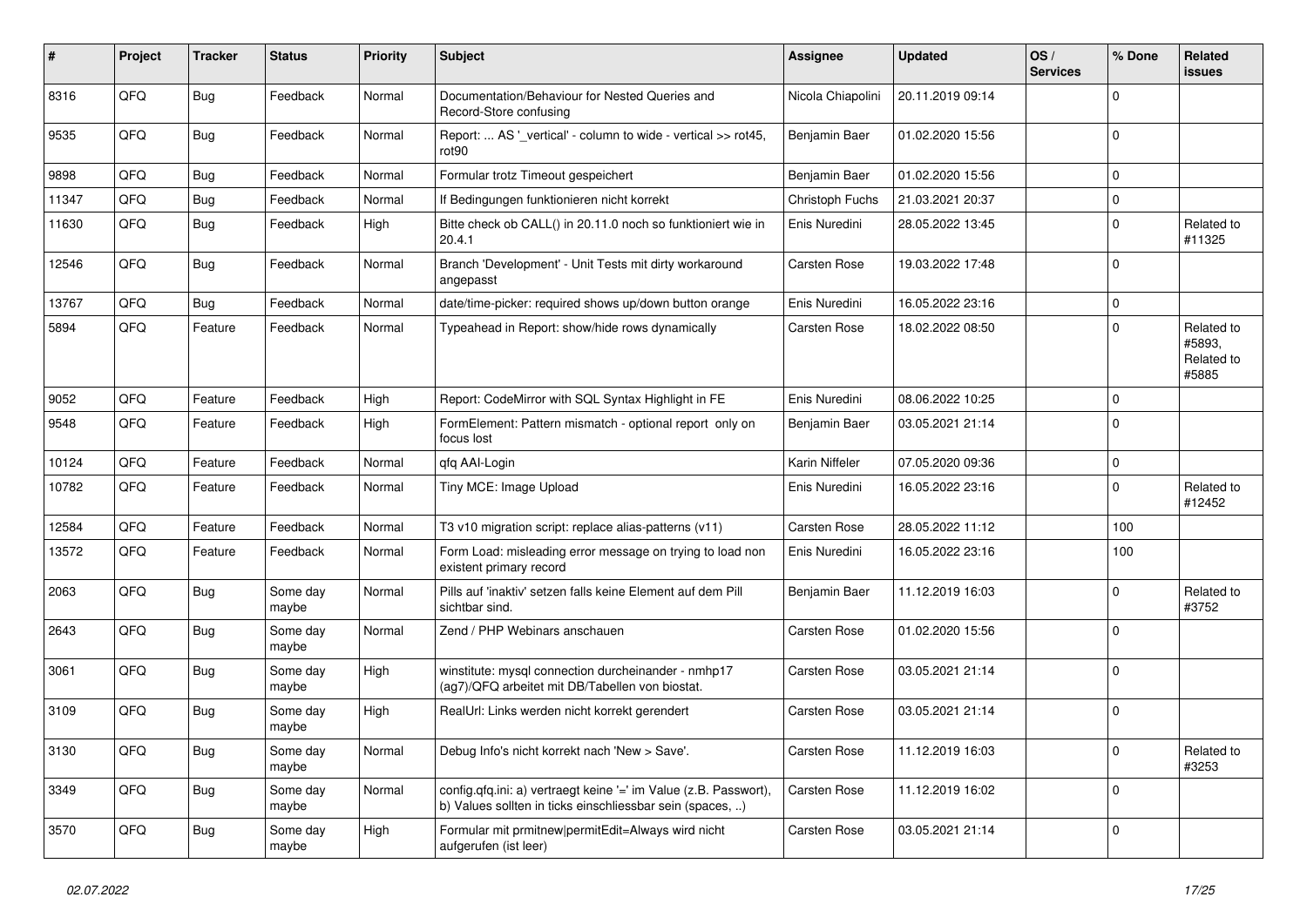| #    | Project | <b>Tracker</b> | <b>Status</b>     | <b>Priority</b> | <b>Subject</b>                                                                                                                                           | <b>Assignee</b>     | <b>Updated</b>   | OS/<br><b>Services</b> | % Done      | <b>Related</b><br><b>issues</b> |
|------|---------|----------------|-------------------|-----------------|----------------------------------------------------------------------------------------------------------------------------------------------------------|---------------------|------------------|------------------------|-------------|---------------------------------|
| 3588 | QFQ     | <b>Bug</b>     | Some dav<br>maybe | Normal          | templateGroup: versteckte Elemente werden weiterhin<br>gespeichert.                                                                                      | Carsten Rose        | 11.12.2019 16:02 |                        | $\Omega$    |                                 |
| 3613 | QFQ     | <b>Bug</b>     | Some day<br>maybe | Normal          | note /note unchecked -> note div (col-md) wird weiterhin<br>gerendert                                                                                    | Elias Villiger      | 01.02.2020 23:19 |                        | 100         |                                 |
| 3682 | QFQ     | <b>Bug</b>     | Some day<br>maybe | Normal          | Dynamic update: Radio buttons                                                                                                                            | <b>Carsten Rose</b> | 11.12.2019 16:02 |                        | $\Omega$    |                                 |
| 3750 | QFQ     | Bug            | Some day<br>maybe | Normal          | FE in a row: if one violates check, all are red                                                                                                          | <b>Carsten Rose</b> | 11.12.2019 16:03 |                        | $\mathbf 0$ |                                 |
| 3811 | QFQ     | Bug            | Some day<br>maybe | Normal          | Dynamic Update: extraButtonInfo - Text aktualisieren                                                                                                     | Carsten Rose        | 11.12.2019 16:03 |                        | $\mathbf 0$ | Related to<br>#11517            |
| 3882 | QFQ     | <b>Bug</b>     | Some day<br>maybe | Normal          | templateGroup: disable 'add' if limit is reached - funktioniert<br>nicht wenn bereits records existierten                                                | <b>Carsten Rose</b> | 11.12.2019 16:03 |                        | $\mathbf 0$ |                                 |
| 3895 | QFQ     | Bug            | Some day<br>maybe | Normal          | typeahead pedantic: on lehrkredit Idap webpass - if only one<br>person is in dropdown, such person can't be selected                                     | Carsten Rose        | 11.12.2019 16:03 |                        | $\Omega$    |                                 |
| 4008 | QFQ     | <b>Bug</b>     | Some day<br>maybe | Normal          | FormElemen.type=sendmail: wrong 'TO' if 'real<br>name <rea@mail.to>' is used</rea@mail.to>                                                               | <b>Carsten Rose</b> | 11.12.2019 16:03 |                        | $\Omega$    |                                 |
| 4092 | QFQ     | <b>Bug</b>     | Some day<br>maybe | Normal          | 1) Logging verbessern wann welches FE warum ausgefuehrt<br>wird, 2) Documentation: Best Practice Template Group                                          | Carsten Rose        | 01.02.2020 23:19 |                        | $\mathbf 0$ | Related to<br>#3504             |
| 4122 | QFQ     | <b>Bug</b>     | Some day<br>maybe | Normal          | file: Render Mode hat keinen Effekt                                                                                                                      |                     | 11.12.2019 16:03 |                        | $\mathbf 0$ |                                 |
| 4138 | QFQ     | Bug            | Some day<br>maybe | Normal          | style fehlt                                                                                                                                              |                     | 11.12.2019 16:03 |                        | $\mathbf 0$ |                                 |
| 4279 | QFQ     | Bug            | Some day<br>maybe | High            | config.linkVars lost                                                                                                                                     | Carsten Rose        | 03.05.2021 21:14 |                        | $\mathbf 0$ |                                 |
| 4293 | QFQ     | Bug            | Some day<br>maybe | Normal          | Download broken if token 'd:' is missing - but no error<br>message                                                                                       | Carsten Rose        | 11.12.2019 16:03 |                        | $\mathbf 0$ | Related to<br>#7514             |
| 4328 | QFQ     | <b>Bug</b>     | Some day<br>maybe | Normal          | Error Message: Show FE name/number on problems in FE                                                                                                     | Carsten Rose        | 01.02.2020 23:20 |                        | $\Omega$    |                                 |
| 4398 | QFQ     | Bug            | Some day<br>maybe | Normal          | Typeahead: mouse click in a prefilled input opens a single<br>item dropdown with the current value - click on it seems to set<br>the value, not the key. | Benjamin Baer       | 01.02.2020 23:20 |                        | $\mathbf 0$ | Related to<br>#4457             |
| 4441 | QFQ     | <b>Bug</b>     | Some day<br>maybe | Normal          | \$ SERVER Vars sollten nur aus dem Store genommen<br>werden - Code entsprechend anpassen.                                                                |                     | 11.12.2019 16:02 |                        | $\mathbf 0$ |                                 |
| 4454 | QFQ     | <b>Bug</b>     | Some day<br>maybe | Normal          | Required Elements: multiple elements in a row - whole row<br>marked if only one input is empty.                                                          | Benjamin Baer       | 01.02.2020 23:20 |                        | $\mathbf 0$ |                                 |
| 4528 | QFQ     | <b>Bug</b>     | Some day<br>maybe | Normal          | extraButtonLock mit SQLAhead Bug                                                                                                                         | <b>Carsten Rose</b> | 01.02.2020 23:19 |                        | $\Omega$    |                                 |
| 4546 | QFQ     | Bug            | Some day<br>maybe | Normal          | NH: SIP storage is destroyed                                                                                                                             |                     | 01.02.2020 23:20 |                        | $\mathbf 0$ |                                 |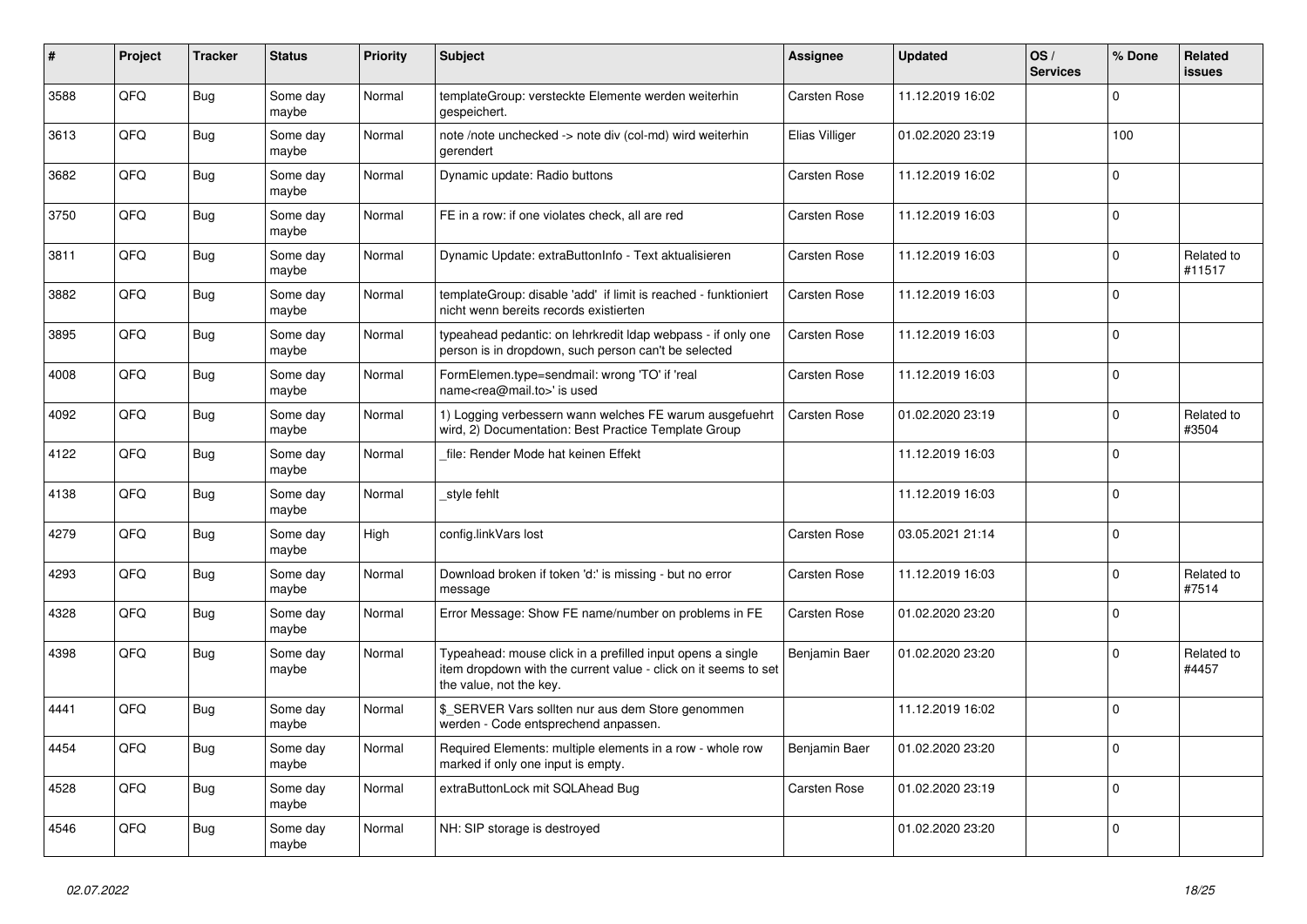| #    | Project | <b>Tracker</b> | <b>Status</b>     | <b>Priority</b> | <b>Subject</b>                                                                                                       | <b>Assignee</b> | <b>Updated</b>   | OS/<br><b>Services</b> | % Done      | <b>Related</b><br>issues                       |
|------|---------|----------------|-------------------|-----------------|----------------------------------------------------------------------------------------------------------------------|-----------------|------------------|------------------------|-------------|------------------------------------------------|
| 4549 | QFQ     | <b>Bug</b>     | Some day<br>maybe | Normal          | TemplateGroups: FE.type SELECT loose selected value after<br>save                                                    | Carsten Rose    | 01.02.2020 23:20 |                        | $\mathbf 0$ | Related to<br>#4548.<br>Related to<br>#4771    |
| 4583 | QFQ     | <b>Bug</b>     | Some day<br>maybe | Normal          | Dynamic Update bei TypeAhead Feldern                                                                                 | Carsten Rose    | 01.02.2020 23:19 |                        | $\Omega$    |                                                |
| 4651 | QFQ     | Bug            | Some day<br>maybe | Normal          | "Loading document" Modal wird angezeigt bei uzhcd type=2<br>Ansicht                                                  | Carsten Rose    | 01.02.2020 23:20 |                        | $\mathbf 0$ |                                                |
| 4659 | QFQ     | <b>Bug</b>     | Some day<br>maybe | Normal          | infoButtonExtra                                                                                                      | Carsten Rose    | 01.02.2020 23:20 |                        | $\mathbf 0$ |                                                |
| 4771 | QFQ     | Bug            | Some day<br>maybe | Normal          | qfq: select-down-values empty after save (edit-form for<br>program administrators)                                   | Carsten Rose    | 01.02.2020 23:20 |                        | $\mathbf 0$ | Related to<br>#4549, Has<br>duplicate<br>#4282 |
| 5021 | QFQ     | Bug            | Some day<br>maybe | Normal          | FE.typ=extra - during save displays error 'datum2' already<br>filled in STORE_SIP - the value is stored nevertheless | Carsten Rose    | 01.02.2020 23:19 |                        | $\mathbf 0$ | Related to<br>#3875                            |
| 5557 | QFQ     | Bug            | Some day<br>maybe | Normal          | Form load: STORE_RECORD filled, but should be empty                                                                  | Carsten Rose    | 01.02.2020 23:19 |                        | 0           |                                                |
| 5706 | QFQ     | Bug            | Some day<br>maybe | Normal          | upload: fileDestination needs to be sanatized                                                                        | Carsten Rose    | 01.02.2020 23:19 |                        | $\mathbf 0$ |                                                |
| 5768 | QFQ     | Bug            | Some day<br>maybe | Normal          | '{{pageLanguage:T}}' missing if QFQ is called via api                                                                | Carsten Rose    | 01.02.2020 23:19 |                        | $\mathbf 0$ |                                                |
| 5877 | QFQ     | <b>Bug</b>     | Some day<br>maybe | Normal          | FE.type=note:bsColumn strange behaviour                                                                              |                 | 01.02.2020 23:19 |                        | $\mathbf 0$ |                                                |
| 5991 | QFQ     | Bug            | Some day<br>maybe | Normal          | URLs with ' ' or long parameter are problematic                                                                      | Carsten Rose    | 01.02.2020 23:19 |                        | $\mathbf 0$ |                                                |
| 7101 | QFQ     | <b>Bug</b>     | Some day<br>maybe | Normal          | 'form' in SIP and 'report' - breaks                                                                                  |                 | 01.02.2020 23:20 |                        | $\mathbf 0$ |                                                |
| 7281 | QFQ     | Bug            | Some day<br>maybe | Normal          | Subrecords: on large screen separator line too short                                                                 |                 | 01.02.2020 23:19 |                        | $\mathbf 0$ |                                                |
| 7402 | QFQ     | Bug            | Some day<br>maybe | Normal          | thumbnail cache: outdated picture when permission denied<br>and permission resolved.                                 |                 | 01.02.2020 23:20 |                        | $\mathbf 0$ |                                                |
| 7456 | QFQ     | Bug            | Some day<br>maybe | Low             | Todos in Code: solve or make ticket                                                                                  | Carsten Rose    | 16.09.2021 15:10 |                        | $\mathbf 0$ |                                                |
| 8106 | QFQ     | Bug            | Some day<br>maybe | Normal          | Dynamic Update: Feld kann nicht auf empty zurückgesetzt<br>werden                                                    | Carsten Rose    | 11.12.2019 16:01 |                        | $\pmb{0}$   |                                                |
| 9020 | QFQ     | <b>Bug</b>     | Some day<br>maybe | Normal          | radio mit buttonClass und dynamicUpdate lassen sich nicht<br>kombinieren                                             |                 | 11.12.2019 16:01 |                        | $\pmb{0}$   |                                                |
| 9024 | QFQ     | Bug            | Some day<br>maybe | Normal          | QFQ Einarbeitung                                                                                                     |                 | 01.02.2020 15:56 |                        | $\pmb{0}$   |                                                |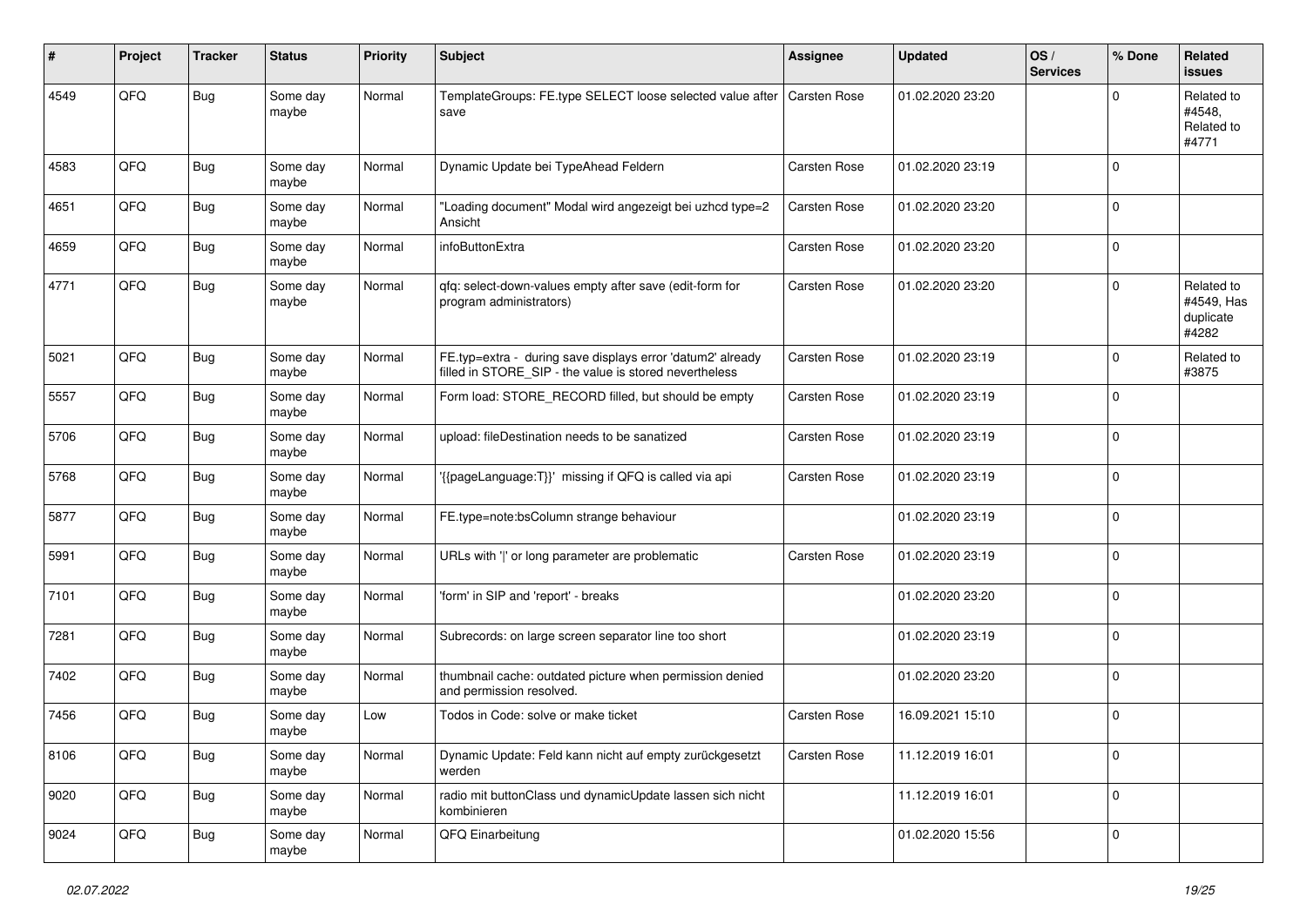| ∦    | Project | <b>Tracker</b> | <b>Status</b>     | <b>Priority</b> | <b>Subject</b>                                                                                                     | <b>Assignee</b>     | <b>Updated</b>   | OS/<br><b>Services</b> | % Done      | <b>Related</b><br><b>issues</b> |
|------|---------|----------------|-------------------|-----------------|--------------------------------------------------------------------------------------------------------------------|---------------------|------------------|------------------------|-------------|---------------------------------|
| 9126 | QFQ     | Bug            | Some day<br>maybe | Normal          | hidden Form elements are present in page source                                                                    |                     | 02.01.2021 18:41 |                        | $\mathbf 0$ |                                 |
| 9281 | QFQ     | <b>Bug</b>     | Some day<br>maybe | Normal          | Allow STRICT_TRANS_TABLES                                                                                          | Carsten Rose        | 02.01.2021 18:43 |                        | $\Omega$    |                                 |
| 9669 | QFQ     | <b>Bug</b>     | Some day<br>maybe | Normal          | Checkbox / Template Group: radio/checkbox visible broken<br>after 'add'                                            | Carsten Rose        | 16.06.2021 13:47 |                        | $\mathbf 0$ | Related to<br>#8091             |
| 880  | QFQ     | Feature        | Some day<br>maybe | Urgent          | Security: PHP, SQL Injection, XSS                                                                                  |                     | 03.05.2021 21:14 |                        | $\mathbf 0$ | Related to<br>#14320            |
| 955  | QFQ     | Feature        | Some day<br>maybe | Normal          | QF: Notizen vor/nach dem Form                                                                                      |                     | 01.02.2020 23:20 |                        | $\mathbf 0$ |                                 |
| 1234 | QFQ     | Feature        | Some day<br>maybe | Normal          | QF: Record numbering: Im Grid soll in Spalte 1optional die<br>laufende Nummer der Records angezeigt werden.        |                     | 01.02.2020 23:20 |                        | $\mathbf 0$ |                                 |
| 1251 | QFQ     | Feature        | Some day<br>maybe | Normal          | QF: Combo                                                                                                          |                     | 11.12.2019 16:03 |                        | $\mathbf 0$ |                                 |
| 1253 | QFQ     | Feature        | Some day<br>maybe | Normal          | QF: Colorpicker                                                                                                    |                     | 11.12.2019 16:03 |                        | $\Omega$    |                                 |
| 1510 | QFQ     | Feature        | Some day<br>maybe | Normal          | jquery von google laden, falls das nicht geht lokal                                                                |                     | 11.12.2019 16:03 |                        | $\Omega$    |                                 |
| 1623 | QFQ     | Feature        | Some day<br>maybe | Normal          | RealURL                                                                                                            |                     | 11.12.2019 16:03 |                        | 30          |                                 |
| 1635 | QFQ     | Feature        | Some day<br>maybe | Normal          | QFQ Extension content record: weitere Optionen einblenden.                                                         | <b>Carsten Rose</b> | 11.12.2019 16:03 |                        | $\mathbf 0$ |                                 |
| 1946 | QFQ     | Feature        | Some day<br>maybe | Normal          | Kontrolle ob der ReadOnly Modus bei den<br>Formularelementen korrekt implementiert ist                             | <b>Carsten Rose</b> | 11.12.2019 16:03 |                        | $\Omega$    |                                 |
| 2084 | QFQ     | Feature        | Some day<br>maybe | Normal          | Mailto mit encryption: Subrecord                                                                                   | <b>Carsten Rose</b> | 11.12.2019 16:03 |                        | $\mathbf 0$ | Related to<br>#2082             |
| 2950 | QFQ     | Feature        | Some day<br>maybe | Normal          | Inhalt QFQ Records als File                                                                                        |                     | 11.12.2019 16:03 |                        | $\mathbf 0$ |                                 |
| 2995 | QFQ     | Feature        | Some day<br>maybe | Normal          | Dropdown JQuery Plugin: 'chosen' - Moeglichkeit um Select<br>Listen mehr Funktion zu geben. Kein Bootstrap noetig. | <b>Carsten Rose</b> | 11.12.2019 16:03 |                        | $\mathbf 0$ |                                 |
| 3216 | QFQ     | Feature        | Some day<br>maybe | Normal          | dynamic update für checkbox label2                                                                                 | <b>Carsten Rose</b> | 11.12.2019 16:03 |                        | $\mathbf 0$ | Related to<br>#2081             |
| 3267 | QFQ     | Feature        | Some day<br>maybe | Normal          | 2 Forms auf einer Seite: real + Read only                                                                          | <b>Carsten Rose</b> | 11.12.2019 16:03 |                        | $\mathbf 0$ |                                 |
| 3273 | QFQ     | Feature        | Some day<br>maybe | Low             | Dirty Flag in Form                                                                                                 | <b>Carsten Rose</b> | 11.12.2019 16:02 |                        | $\mathbf 0$ |                                 |
| 3285 | QFQ     | Feature        | Some day<br>maybe | Normal          | Zeichenlimit pro Feld: textarea / editor                                                                           | Carsten Rose        | 11.12.2019 16:02 |                        | $\mathbf 0$ |                                 |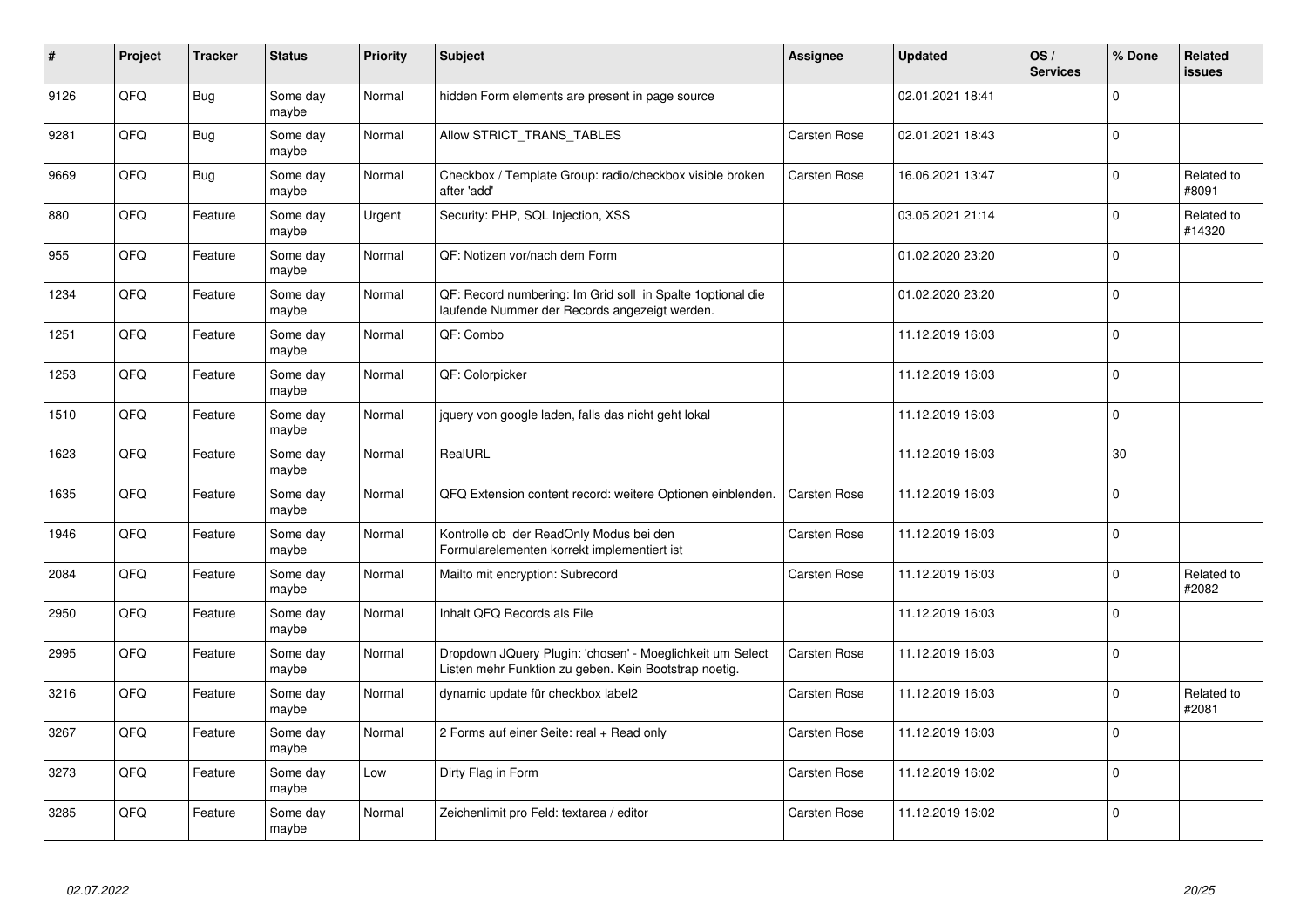| #    | Project | <b>Tracker</b> | <b>Status</b>     | <b>Priority</b> | <b>Subject</b>                                                                                                                               | <b>Assignee</b>     | <b>Updated</b>   | OS/<br><b>Services</b> | % Done      | Related<br><b>issues</b>                    |
|------|---------|----------------|-------------------|-----------------|----------------------------------------------------------------------------------------------------------------------------------------------|---------------------|------------------|------------------------|-------------|---------------------------------------------|
| 3291 | QFQ     | Feature        | Some day<br>maybe | Normal          | AutoCron websiteToken                                                                                                                        | Carsten Rose        | 11.12.2019 16:02 |                        | $\mathbf 0$ | Related to<br>#4250                         |
| 3331 | QFQ     | Feature        | Some day<br>maybe | Normal          | Default Tooltip fuer page? Links: mit Form und Record ID                                                                                     | <b>Carsten Rose</b> | 11.12.2019 16:02 |                        | $\mathbf 0$ |                                             |
| 3332 | QFQ     | Feature        | Some day<br>maybe | Normal          | Uploads: Thumbnails, Details zum hochgeladenen File                                                                                          | <b>Carsten Rose</b> | 11.12.2019 16:02 |                        | $\Omega$    | Related to<br>#3264,<br>Related to<br>#5333 |
| 3350 | QFQ     | Feature        | Some day<br>maybe | Normal          | FormEditor: Hilfetext hinter 'checktype'                                                                                                     | Carsten Rose        | 11.12.2019 16:02 |                        | $\mathbf 0$ |                                             |
| 3385 | QFQ     | Feature        | Some day<br>maybe | Normal          | templateGroup: insert/update/delete non primary records                                                                                      | <b>Carsten Rose</b> | 11.12.2019 16:02 |                        | $\mathbf 0$ |                                             |
| 3402 | QFQ     | Feature        | Some day<br>maybe | Normal          | Syntax Highlighting via CodeMirror                                                                                                           | <b>Carsten Rose</b> | 11.12.2019 16:02 |                        | 100         | Related to<br>#3207                         |
| 3415 | QFQ     | Feature        | Some day<br>maybe | Normal          | FE Login Box Templatefile                                                                                                                    | Benjamin Baer       | 11.12.2019 16:02 |                        | $\Omega$    |                                             |
| 3457 | QFQ     | Feature        | Some day<br>maybe | Normal          | LDAP: concat multi values to one single entry                                                                                                | Carsten Rose        | 11.12.2019 16:02 |                        | $\mathbf 0$ |                                             |
| 3458 | QFQ     | Feature        | Some day<br>maybe | Normal          | Display 'Edit Form Element'-Checkbox on form: should<br>depend on FE Group                                                                   | <b>Carsten Rose</b> | 11.12.2019 16:02 |                        | $\mathbf 0$ | Related to<br>#3447                         |
| 3495 | QFQ     | Feature        | Some day<br>maybe | Normal          | Predifined Parameter werden nicht in '+' (add new record)<br>SIP gerendert.                                                                  |                     | 11.12.2019 16:02 |                        | $\mathbf 0$ |                                             |
| 3537 | QFQ     | Feature        | Some day<br>maybe | Low             | SHOW COLUMNS FROM tableName - Extend '{{!'<br>definition                                                                                     | Carsten Rose        | 11.12.2019 16:02 |                        | $\mathbf 0$ |                                             |
| 3567 | QFQ     | Feature        | Some day<br>maybe | Low             | 'Save', 'Close', 'New' als FormElement                                                                                                       |                     | 11.12.2019 16:02 |                        | $\pmb{0}$   |                                             |
| 3617 | QFQ     | Feature        | Some day<br>maybe | Normal          | Load javascripts at bottom                                                                                                                   |                     | 11.12.2019 16:02 |                        | $\mathbf 0$ |                                             |
| 3646 | QFQ     | Feature        | Some day<br>maybe | Normal          | Moeglichkeit HTML Tags in Reports auszugeben (zu<br>enkodieren: htmlspecialchars)                                                            |                     | 11.12.2019 16:02 |                        | $\mathbf 0$ | Related to<br>#14320                        |
| 3666 | QFQ     | Feature        | Some day<br>maybe | Normal          | a) Performance Messung: mysql_real_escape_string() im<br>Vergleich zu str_replace(), b) doppeltes Aufrufen von<br>mysql real escape string() | Carsten Rose        | 11.12.2019 16:02 |                        | $\mathbf 0$ |                                             |
| 3677 | QFQ     | Feature        | Some day<br>maybe | Normal          | wkhtmltopdf: FE User access prohibited, if client IP changes -<br>\$TYPO3_CONF_VARS[FE][lockIP]                                              | <b>Carsten Rose</b> | 11.12.2019 16:02 |                        | $\Omega$    |                                             |
| 3692 | QFQ     | Feature        | Some day<br>maybe | Normal          | QFQ Webseite                                                                                                                                 | Benjamin Baer       | 11.12.2019 16:02 |                        | $\mathbf 0$ | Related to<br>#5033                         |
| 3708 | QFQ     | Feature        | Some day<br>maybe | Normal          | Form: input - 'specialchars', 'none'  gewisse tags erlauben,<br>andere verbieten                                                             | Carsten Rose        | 11.12.2019 16:02 |                        | $\mathbf 0$ | Related to<br>#14320                        |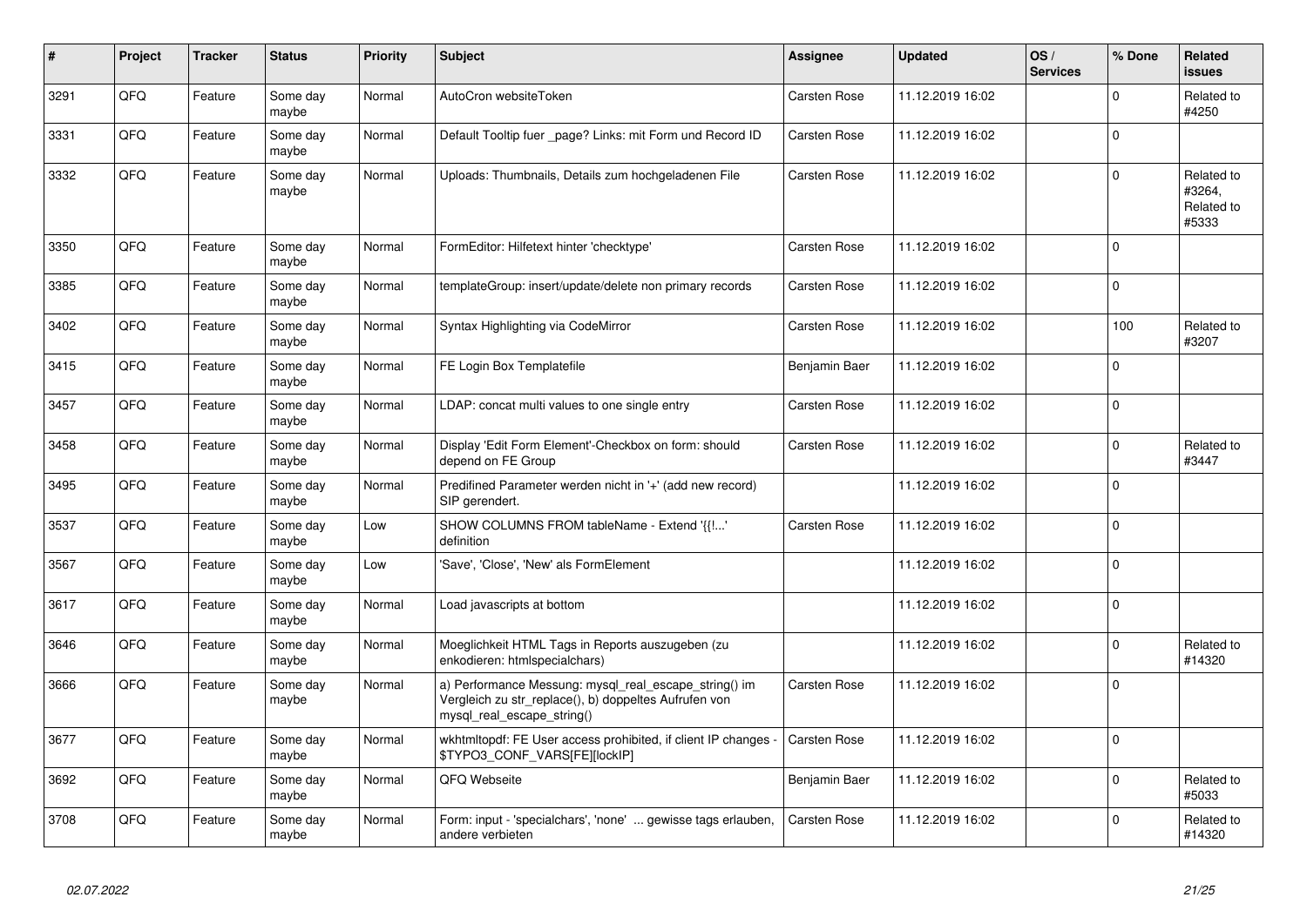| #    | Project | <b>Tracker</b> | <b>Status</b>     | <b>Priority</b> | Subject                                                                                                                                                  | Assignee            | Updated          | OS/<br><b>Services</b> | % Done      | <b>Related</b><br><b>issues</b>             |
|------|---------|----------------|-------------------|-----------------|----------------------------------------------------------------------------------------------------------------------------------------------------------|---------------------|------------------|------------------------|-------------|---------------------------------------------|
| 3848 | QFQ     | Feature        | Some day<br>maybe | High            | Antivirus check fuer Upload files in qfq?                                                                                                                | <b>Carsten Rose</b> | 03.05.2021 21:14 |                        | $\Omega$    | Related to<br>#4131                         |
| 3877 | QFQ     | Feature        | Some day<br>maybe | Normal          | FormEditor: die Felder die aktuell nicht gebraucht werden nur<br>auf readonly/disabled setzen (nicht ausblenden > das irritiert.                         | <b>Carsten Rose</b> | 11.12.2019 16:03 |                        | $\Omega$    |                                             |
| 3878 | QFQ     | Feature        | Some day<br>maybe | Normal          | Form 'FormElement': Spalte 'name' typeAhead mit<br>Spaltennamen der Primarytable.                                                                        |                     | 11.12.2019 16:03 |                        | $\mathbf 0$ |                                             |
| 3879 | QFQ     | Feature        | Some day<br>maybe | Normal          | Form 'FormElement': Beim Feld 'name' rechts in der Notiz<br>einen Link einblenden - a) aktuelle Definition anzeigen, b)<br>Spalte in der Tabelle anlegen |                     | 11.12.2019 16:03 |                        | $\mathbf 0$ |                                             |
| 3880 | QFQ     | Feature        | Some day<br>maybe | Normal          | Form 'Form': anlegen einer Tabelle                                                                                                                       |                     | 14.01.2021 10:12 |                        | $\Omega$    |                                             |
| 3900 | QFQ     | Feature        | Some day<br>maybe | Normal          | Extend documentation of 'Copy / Paste'                                                                                                                   | <b>Carsten Rose</b> | 11.12.2019 16:03 |                        | $\Omega$    | Related to<br>#3899                         |
| 3905 | QFQ     | Feature        | Some day<br>maybe | Normal          | Documentation: Best Practice anhand eines Online<br>Bewerbungstools                                                                                      | <b>Carsten Rose</b> | 11.12.2019 16:03 |                        | $\Omega$    |                                             |
| 3941 | QFQ     | Feature        | Some day<br>maybe | Normal          | sglAfter: es sollten mehrere moeglich sein                                                                                                               | <b>Carsten Rose</b> | 11.12.2019 16:03 |                        | $\mathbf 0$ | Related to<br>#3942                         |
| 3942 | QFQ     | Feature        | Some day<br>maybe | Normal          | Action Elemente: neu generierte IDs via FE weitergeben                                                                                                   | <b>Carsten Rose</b> | 11.12.2019 16:03 |                        | $\Omega$    | Related to<br>#3941                         |
| 3947 | QFQ     | Feature        | Some day<br>maybe | Normal          | Attack detectect: logout current user                                                                                                                    | Carsten Rose        | 11.12.2019 16:03 |                        | $\mathbf 0$ | Related to<br>#5458.<br>Related to<br>#6299 |
| 3967 | QFQ     | Feature        | Some day<br>maybe | High            | Report: Checkbox, Radio, Dropdown, Input welches ohne<br>Submit funktioniert - 'Inline-Form'                                                             | Carsten Rose        | 03.05.2021 21:14 |                        | $\mathbf 0$ |                                             |
| 3990 | QFQ     | Feature        | Some day<br>maybe | High            | custom class definition: add space automatically                                                                                                         | <b>Carsten Rose</b> | 03.05.2021 21:14 |                        | $\mathbf 0$ |                                             |
| 3991 | QFQ     | Feature        | Some day<br>maybe | Normal          | report: Columnname '_skipWrap' skips 'fbeg', 'fend'                                                                                                      | Carsten Rose        | 11.12.2019 16:03 |                        | $\mathbf 0$ |                                             |
| 4026 | QFQ     | Feature        | Some day<br>maybe | Normal          | sglLog.sgl: log number of FE.id                                                                                                                          | <b>Carsten Rose</b> | 11.12.2019 16:03 |                        | $\mathbf 0$ | Related to<br>#5458                         |
| 4027 | QFQ     | Feature        | Some day<br>maybe | Normal          | Missing: orange 'check' / 'bullet'                                                                                                                       |                     | 11.12.2019 16:03 |                        | $\Omega$    |                                             |
| 4197 | QFQ     | Feature        | Some day<br>maybe | Normal          | Unit Test fuer JSON Stream von QuickFormQuery.php ><br>doForm()                                                                                          | Carsten Rose        | 11.12.2019 16:03 |                        | $\Omega$    |                                             |
| 4258 | QFQ     | Feature        | Some day<br>maybe | High            | <b>System Defaults: Forms</b>                                                                                                                            | <b>Carsten Rose</b> | 03.05.2021 21:14 |                        | $\Omega$    |                                             |
| 4259 | QFQ     | Feature        | Some day<br>maybe | Normal          | Instant trigger a cron job                                                                                                                               | <b>Carsten Rose</b> | 11.12.2019 16:03 |                        | $\mathbf 0$ |                                             |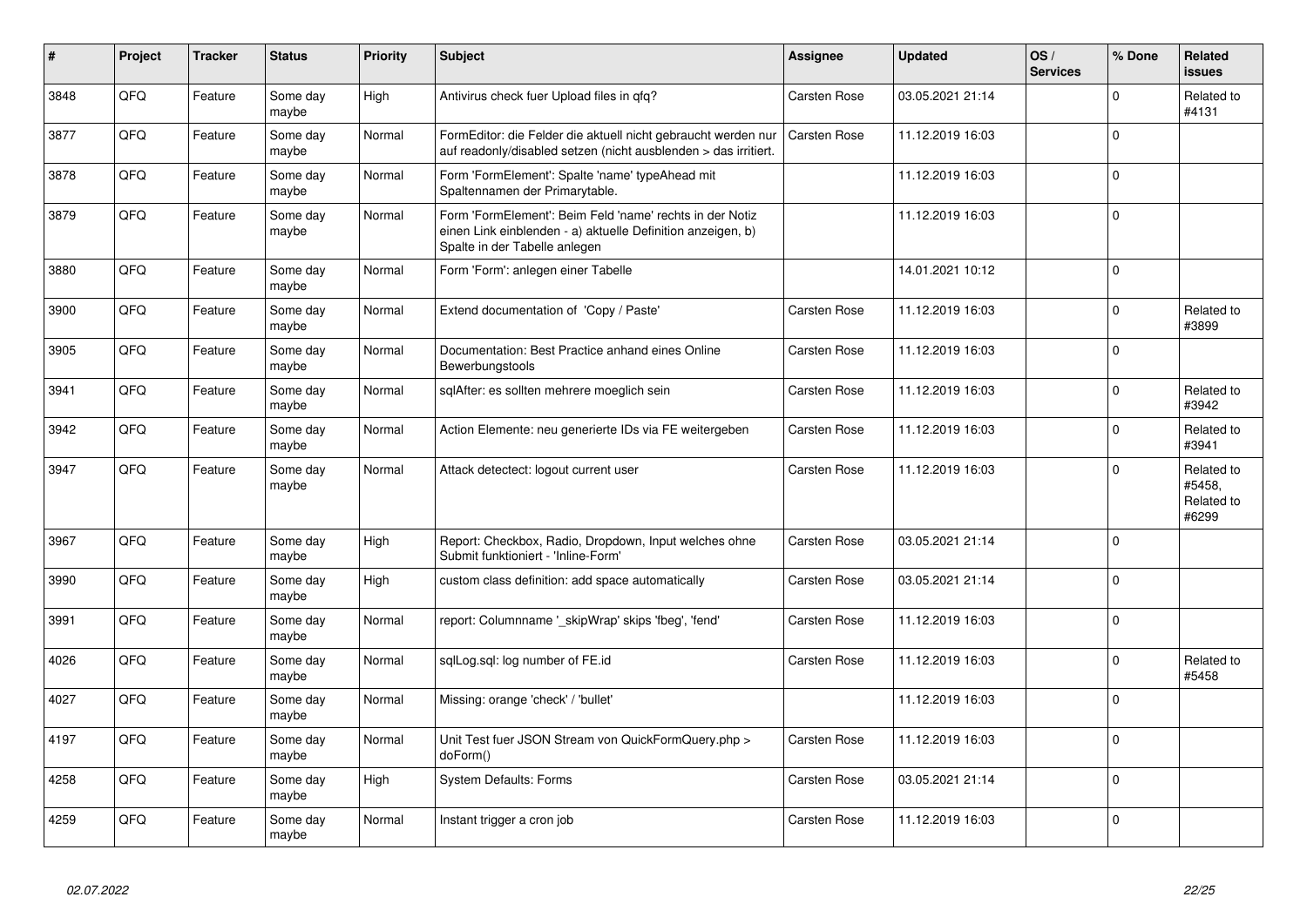| #    | Project | <b>Tracker</b> | <b>Status</b>     | <b>Priority</b> | Subject                                                                                                                 | <b>Assignee</b>     | <b>Updated</b>   | OS/<br><b>Services</b> | % Done      | <b>Related</b><br>issues                    |
|------|---------|----------------|-------------------|-----------------|-------------------------------------------------------------------------------------------------------------------------|---------------------|------------------|------------------------|-------------|---------------------------------------------|
| 4330 | QFQ     | Feature        | Some day<br>maybe | Normal          | Error Message: report missing {{ / }} in sqlUpdate, sqlInsert,<br>sqlDelete, sqlAfter, sqlBefore in FE action elements. | Carsten Rose        | 01.02.2020 23:20 |                        | $\mathbf 0$ |                                             |
| 4343 | QFQ     | Feature        | Some day<br>maybe | Normal          | Link: Classifier to add 'attributes'                                                                                    | <b>Carsten Rose</b> | 01.02.2020 23:20 |                        | $\mathbf 0$ | Related to<br>#14077                        |
| 4349 | QFQ     | Feature        | Some day<br>maybe | Normal          | link download: downloaded external URL to<br>deliver/concatenate - check mimetipe and handle it correctly               | Carsten Rose        | 11.12.2019 16:02 |                        | $\mathbf 0$ |                                             |
| 4365 | QFQ     | Feature        | Some day<br>maybe | Normal          | Multi Language: new way of config                                                                                       | <b>Carsten Rose</b> | 01.02.2020 23:20 |                        | $\mathbf 0$ |                                             |
| 4420 | QFQ     | Feature        | Some day<br>maybe | Normal          | Client: Local Storage - store the changes of a form, local in<br>the browser.                                           | Benjamin Baer       | 11.12.2019 16:02 |                        | $\mathbf 0$ |                                             |
| 4433 | QFQ     | Feature        | Some day<br>maybe | Normal          | Log when SIP will be destroyed by QFQ for any (security)<br>reason                                                      |                     | 01.02.2020 23:20 |                        | $\Omega$    | Related to<br>#4432,<br>Related to<br>#5458 |
| 4435 | QFQ     | Feature        | Some day<br>maybe | Normal          | Report: striptags - specify allowed tags                                                                                |                     | 01.02.2020 23:20 |                        | $\mathbf 0$ |                                             |
| 4439 | QFQ     | Feature        | Some day<br>maybe | Normal          | Log: report all actions fired by an FE Element, incl. the<br>original directive (slaveld, sqllnsert, )                  |                     | 01.02.2020 23:20 |                        | $\mathbf 0$ | Related to<br>#4432,<br>Related to<br>#5458 |
| 4440 | QFQ     | Feature        | Some day<br>maybe | Normal          | Manual.rst: explain how to. expand PHP Session to 4h                                                                    |                     | 11.12.2019 16:02 |                        | $\mathbf 0$ |                                             |
| 4442 | QFQ     | Feature        | Some day<br>maybe | Normal          | Special Column Name: _link - new symbol G (Glyph) to<br>choose any available symbol                                     |                     | 11.12.2019 16:02 |                        | $\mathbf 0$ |                                             |
| 4443 | QFQ     | Feature        | Some day<br>maybe | Normal          | Form: multiple secondary tables                                                                                         |                     | 01.02.2020 23:20 |                        | $\mathbf 0$ |                                             |
| 4444 | QFQ     | Feature        | Some day<br>maybe | Normal          | FE.type=upload: detect mime type                                                                                        |                     | 11.12.2019 16:02 |                        | $\mathbf 0$ | Related to<br>#4303                         |
| 4445 | QFQ     | Feature        | Some day<br>maybe | Normal          | template group: Option to simulate fieldset                                                                             |                     | 28.06.2021 14:11 |                        | $\mathbf 0$ |                                             |
| 4446 | QFQ     | Feature        | Some day<br>maybe | Normal          | New FE get same feldContainerId as last modifed FE                                                                      |                     | 01.02.2020 23:20 |                        | $\mathbf 0$ |                                             |
| 4536 | QFQ     | Feature        | Some day<br>maybe | Normal          | FE upload: problem with delete if mutliple uploads an<br>FE.name="                                                      |                     | 01.02.2020 23:20 |                        | $\mathbf 0$ |                                             |
| 4551 | QFQ     | Feature        | Some day<br>maybe | Normal          | Set 'pills' via dynamicUpdate to show/hide/disabled                                                                     |                     | 01.02.2020 23:20 |                        | $\mathbf 0$ | Related to<br>#3752                         |
| 4606 | QFQ     | Feature        | Some day<br>maybe | Normal          | link: qualifier to render bootstrap button                                                                              | Carsten Rose        | 01.02.2020 23:19 |                        | $\mathbf 0$ |                                             |
| 4626 | QFG     | Feature        | Some day<br>maybe | Normal          | Mobile View: 'classBody=qfq-form-right' makes no sense                                                                  |                     | 01.02.2020 23:20 |                        | $\mathbf 0$ |                                             |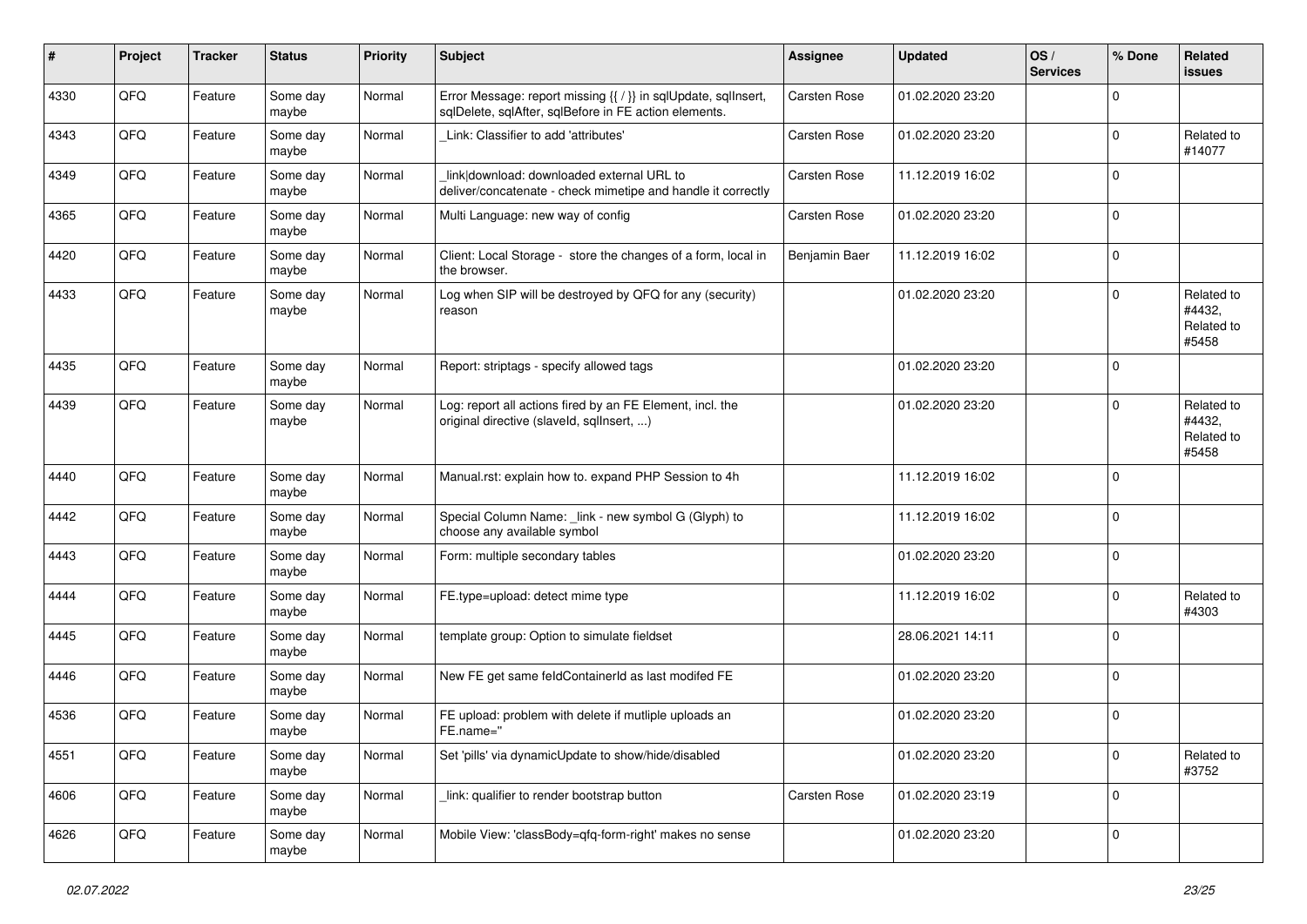| ∦    | Project | <b>Tracker</b> | <b>Status</b>     | <b>Priority</b> | <b>Subject</b>                                                                                                                                                | <b>Assignee</b>     | <b>Updated</b>   | OS/<br><b>Services</b> | % Done      | <b>Related</b><br><b>issues</b> |
|------|---------|----------------|-------------------|-----------------|---------------------------------------------------------------------------------------------------------------------------------------------------------------|---------------------|------------------|------------------------|-------------|---------------------------------|
| 4627 | QFQ     | Feature        | Some day<br>maybe | Normal          | dbupdate: all tables - check 'create', 'modified' if it is possible<br>to change to default 'CURRENT_TIMESTAMP' and modified<br>'ON UPDATE CURRENT TIMESTAMP' |                     | 01.02.2020 23:20 |                        | $\Omega$    |                                 |
| 4640 | QFQ     | Feature        | Some day<br>maybe | Normal          | Rename System Forms                                                                                                                                           |                     | 01.02.2020 23:20 |                        | $\mathbf 0$ |                                 |
| 4650 | QFQ     | Feature        | Some day<br>maybe | Normal          | Convert html to doc/rtf                                                                                                                                       | <b>Carsten Rose</b> | 01.02.2020 23:20 |                        | $\Omega$    | Related to<br>#10704            |
| 4652 | QFQ     | Feature        | Some day<br>maybe | Normal          | UZH CD: Weiterleitung auf benutzerdefinierte 403/404 Seite                                                                                                    | <b>Carsten Rose</b> | 01.02.2020 23:20 |                        | $\mathbf 0$ |                                 |
| 4719 | QFQ     | Feature        | Some day<br>maybe | Normal          | Custom Message in Client in case of 'Browser tab close,<br>modification will be lost'                                                                         |                     | 01.02.2020 23:20 |                        | $\mathbf 0$ |                                 |
| 4757 | QFQ     | Feature        | Some day<br>maybe | Normal          | Test subrecord: download links ok? Links ok?                                                                                                                  | Carsten Rose        | 01.02.2020 23:20 |                        | $\Omega$    |                                 |
| 4816 | QFQ     | Feature        | Some day<br>maybe | Normal          | Templates for QFQ Reports (Tables, Radios, )                                                                                                                  |                     | 01.02.2020 23:20 |                        | $\mathbf 0$ |                                 |
| 4839 | QFQ     | Feature        | Some day<br>maybe | Normal          | qfq-handle in <head> Abschnitt</head>                                                                                                                         | Carsten Rose        | 11.12.2019 16:02 |                        | $\Omega$    |                                 |
| 4869 | QFQ     | Feature        | Some day<br>maybe | Normal          | Dynamic Update (show, hide, readonly?, required?) for<br><b>Template Group Elements</b>                                                                       | <b>Carsten Rose</b> | 01.02.2020 23:19 |                        | $\mathbf 0$ | Related to<br>#4865             |
| 4872 | QFQ     | Feature        | Some day<br>maybe | Normal          | Fields of Typo3 page available in STORE_TYPO3                                                                                                                 | Carsten Rose        | 01.02.2020 23:19 |                        | $\mathbf 0$ |                                 |
| 4956 | QFQ     | Feature        | Some day<br>maybe | Normal          | Sendmail: Benutzerdefinierte Headers                                                                                                                          | Carsten Rose        | 11.12.2019 16:02 |                        | $\Omega$    |                                 |
| 4974 | QFQ     | Feature        | Some day<br>maybe | Normal          | Long polling - inform all listening clients of changes                                                                                                        |                     | 11.12.2019 16:02 |                        | $\mathbf 0$ |                                 |
| 5024 | QFQ     | Feature        | Some day<br>maybe | Normal          | Fabric: Generate PDF with edits                                                                                                                               | Benjamin Baer       | 01.02.2020 23:20 |                        | $\Omega$    | Related to<br>#10704            |
| 5129 | QFQ     | Feature        | Some day<br>maybe | Normal          | Reports: SQL fuer x Achse und y Achse                                                                                                                         |                     | 11.12.2019 16:02 |                        | $\mathbf 0$ |                                 |
| 5132 | QFQ     | Feature        | Some day<br>maybe | Normal          | Error Message sendmail missing attachment: more details                                                                                                       | <b>Carsten Rose</b> | 01.02.2020 23:19 |                        | $\pmb{0}$   |                                 |
| 5160 | QFQ     | Feature        | Some day<br>maybe | Normal          | QFQ collaborative / together.js, ShareJS, y-js, collaborative,                                                                                                |                     | 11.12.2019 16:02 |                        | $\mathbf 0$ |                                 |
| 5342 | QFQ     | Feature        | Some day<br>maybe | Normal          | link - with HTML Attributes                                                                                                                                   |                     | 01.02.2020 23:20 |                        | $\Omega$    | Related to<br>#14077            |
| 5389 | QFQ     | Feature        | Some day<br>maybe | Normal          | QFQ Design: Multline label / note                                                                                                                             | Benjamin Baer       | 01.02.2020 23:19 |                        | $\Omega$    |                                 |
| 5428 | QFQ     | Feature        | Some day<br>maybe | Normal          | secure thumbnail: late render on access.                                                                                                                      | <b>Carsten Rose</b> | 01.02.2020 23:20 |                        | $\mathbf 0$ |                                 |